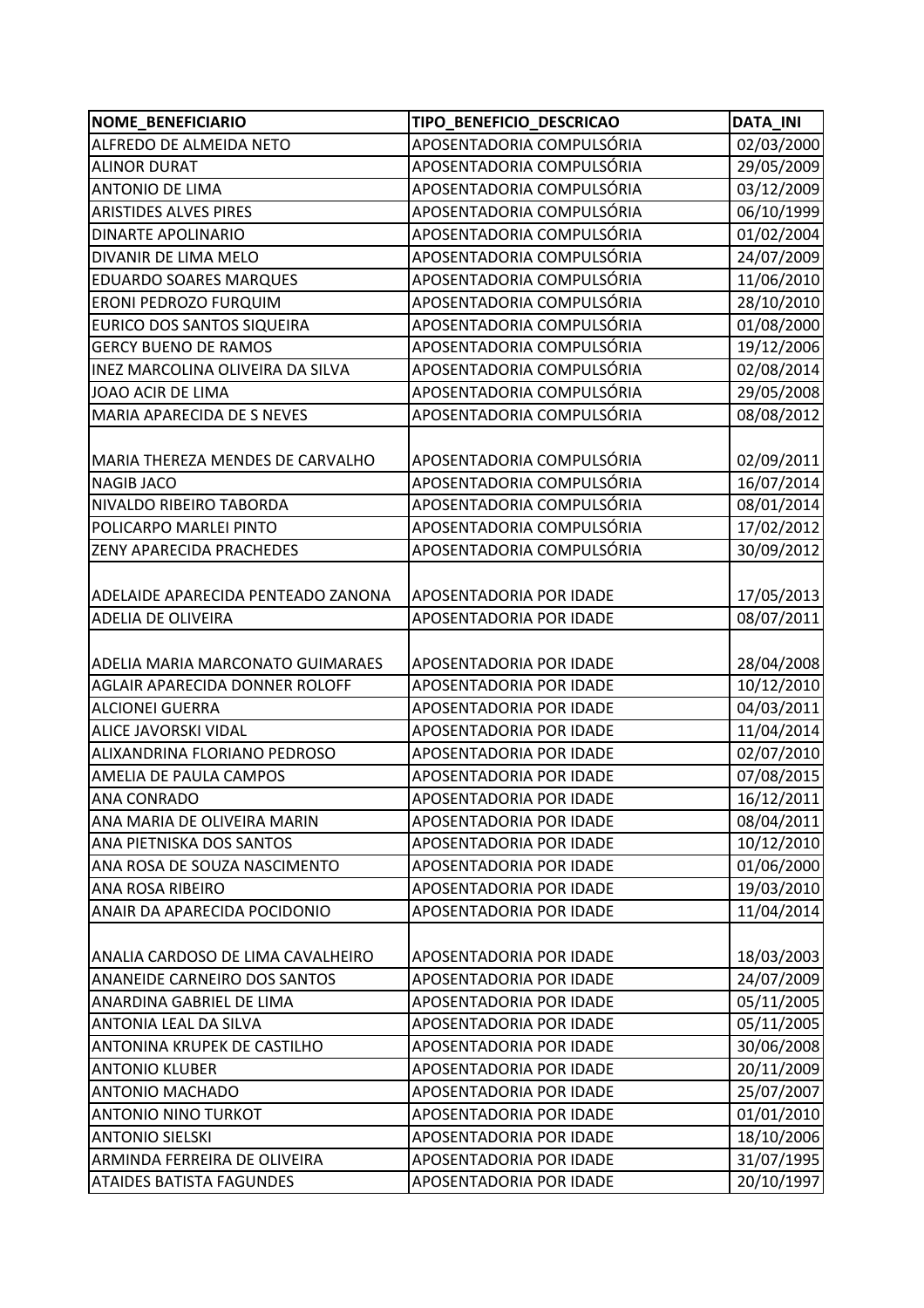| <b>AUGUSTA BURGO MARTINS</b>            | APOSENTADORIA POR IDADE | 15/05/2009 |
|-----------------------------------------|-------------------------|------------|
| CARLINDA HANZ DA TRINDADE               | APOSENTADORIA POR IDADE | 20/06/1995 |
| <b>CATHARINA GLACY SILVA</b>            | APOSENTADORIA POR IDADE | 01/01/2004 |
| <b>CECILIA DE GOES CARRIEL</b>          | APOSENTADORIA POR IDADE | 05/11/2005 |
| <b>CEZARIO JACUBOVSKI</b>               | APOSENTADORIA POR IDADE | 01/01/2004 |
| CIDALIA CONRADO DA SILVA                | APOSENTADORIA POR IDADE | 01/06/1995 |
| <b>CLEIDE DE LURDES PINTO</b>           | APOSENTADORIA POR IDADE | 01/01/2010 |
| DAUTINA DIUNIZIA RIBAS MATOS            | APOSENTADORIA POR IDADE | 25/03/2003 |
| <b>DERLI DE BASTOS</b>                  | APOSENTADORIA POR IDADE | 15/05/2009 |
| DIAIR TERESINHA CALDAS DA CRUZ          | APOSENTADORIA POR IDADE | 14/07/2014 |
| <b>DIRCE REICHERT</b>                   | APOSENTADORIA POR IDADE | 01/01/2004 |
| <b>EDITH MARIA BUENO</b>                | APOSENTADORIA POR IDADE | 03/10/2008 |
| ELEAZER DE OLIVEIRA FREITAS             | APOSENTADORIA POR IDADE | 09/04/2010 |
| ELSA DA SILVA CAVALHEIRO                | APOSENTADORIA POR IDADE | 10/08/2012 |
| <b>ELUIR MONTEIRO</b>                   | APOSENTADORIA POR IDADE | 13/02/2009 |
| ELVIRA BURKO CHICALSKI                  | APOSENTADORIA POR IDADE | 02/07/2010 |
| ELVIRA MARIA PEREIRA FONSECA            | APOSENTADORIA POR IDADE | 06/05/1996 |
| ELVIRA ROESSLER DAL POSSO               | APOSENTADORIA POR IDADE | 19/03/2010 |
| <b>EMILIO POLISCA LASKOSKI</b>          | APOSENTADORIA POR IDADE | 03/10/2007 |
| <b>EMILIO SCHIMANSKI</b>                | APOSENTADORIA POR IDADE | 24/07/2009 |
| EPONINA SANT ANA PACHECO                | APOSENTADORIA POR IDADE | 02/04/2015 |
| ERMINIA CLARICE RODRIGUES ALVES         | APOSENTADORIA POR IDADE | 29/05/2009 |
| ERMINIA TERRES LASKOSKI                 | APOSENTADORIA POR IDADE | 24/04/2007 |
| <b>EROTIDES APARECIDA NEVES</b>         | APOSENTADORIA POR IDADE | 13/09/2013 |
| <b>EUCLIDES RIBEIRO</b>                 | APOSENTADORIA POR IDADE | 04/09/2009 |
| EVANIRA IUCHEMA DE SOUZA                | APOSENTADORIA POR IDADE | 15/05/2009 |
| EVELIN ELIZABETH DEFLON SIQUEIRA        | APOSENTADORIA POR IDADE | 14/08/2009 |
| <b>GENAURO FERNANDES</b>                | APOSENTADORIA POR IDADE | 06/03/2015 |
| <b>GENOR VITOR PANIZZON</b>             | APOSENTADORIA POR IDADE | 23/04/2005 |
| <b>GLADIS TERESINHA FAGGION ANTUNES</b> | APOSENTADORIA POR IDADE | 14/06/2013 |
| <b>GLORIA APARECIDA DA CRUZ</b>         | APOSENTADORIA POR IDADE | 08/07/2011 |
| <b>GUMERCINDO FERREIRA MENDES</b>       | APOSENTADORIA POR IDADE | 16/03/2012 |
| HELENA AZEVEDO ANDRADE                  | APOSENTADORIA POR IDADE | 11/07/2014 |
| HERACLIDES MARIANO GUIMARAES            | APOSENTADORIA POR IDADE | 14/12/2012 |
| HILDA APARECIDA PEREIRA                 | APOSENTADORIA POR IDADE | 08/06/2015 |
| HILDEBRANDO MENDES DE OLIVEIRA          | APOSENTADORIA POR IDADE | 01/01/2004 |
| ILDA RIBEIRO ASSUNCAO                   | APOSENTADORIA POR IDADE | 09/03/2013 |
| <b>IOLANDA FERREIRA MAZUR</b>           | APOSENTADORIA POR IDADE | 19/12/2006 |
| IONE TEREZINHA ROCHA VIEIRA             | APOSENTADORIA POR IDADE | 11/04/2014 |
| <b>IRACEMA DE LARA NOCERA</b>           | APOSENTADORIA POR IDADE | 21/03/2014 |
| <b>IRACEMA INES PADILHA</b>             | APOSENTADORIA POR IDADE | 15/02/2014 |
| <b>IRADI THEREZA GOMES</b>              | APOSENTADORIA POR IDADE | 15/05/2009 |
| <b>IRENE BRAZ GOES</b>                  | APOSENTADORIA POR IDADE | 03/10/2007 |
| <b>IRENE DE JESUS FERREIRA</b>          | APOSENTADORIA POR IDADE | 12/09/2014 |
| <b>IRENE DIAS DA MOTTA</b>              | APOSENTADORIA POR IDADE | 10/12/2010 |
| <b>IRENE KAIS</b>                       | APOSENTADORIA POR IDADE | 17/05/2013 |
| <b>ISAURA SYRITIUK CORDEIRO</b>         | APOSENTADORIA POR IDADE | 10/06/2011 |
| <b>ISIDORIO LATINEK</b>                 | APOSENTADORIA POR IDADE | 18/05/2012 |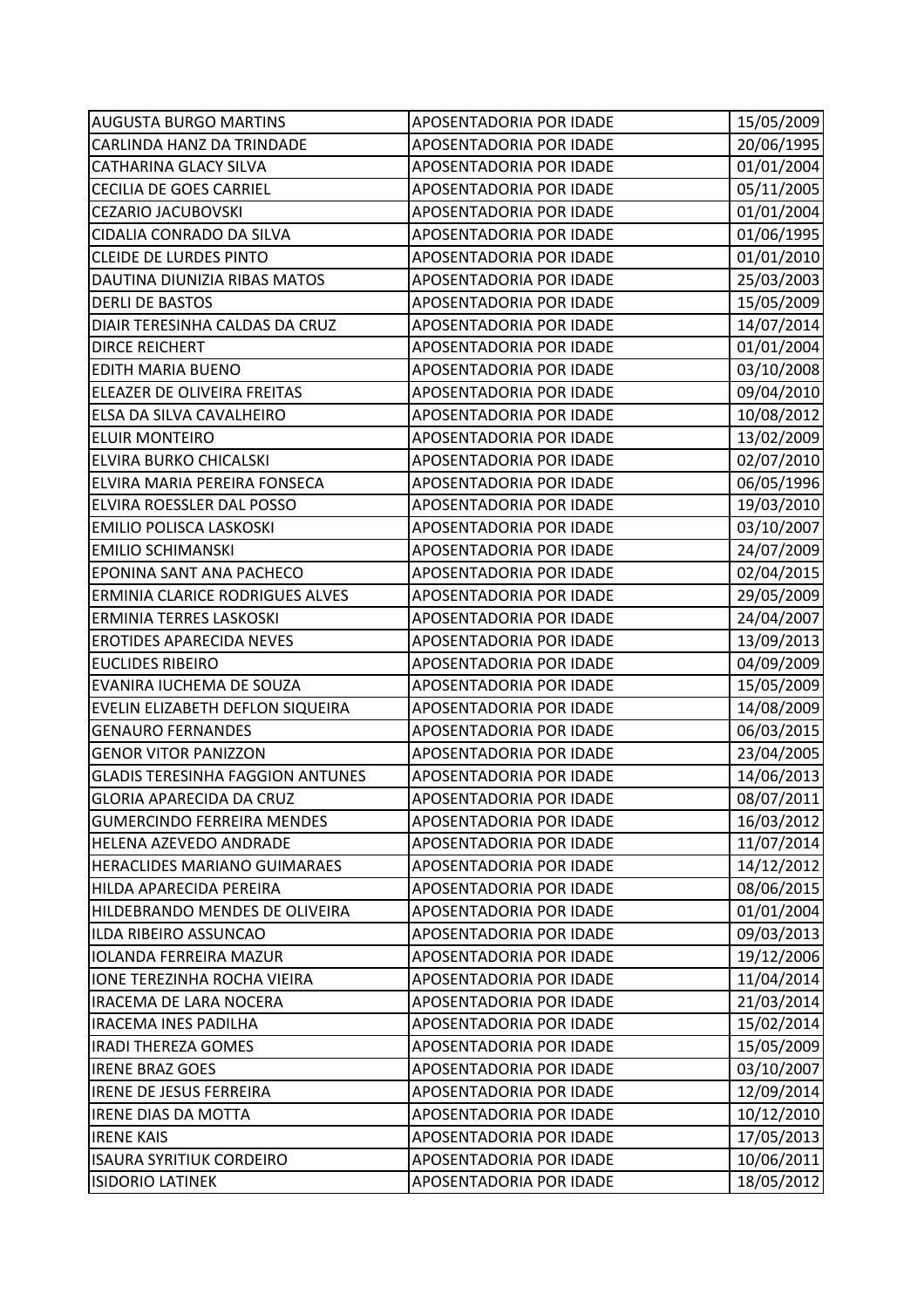| <b>IVO ROCHA DA SILVA</b>         | APOSENTADORIA POR IDADE        | 05/11/2010 |
|-----------------------------------|--------------------------------|------------|
| <b>IZABEL MARTINS FERNANDES</b>   | APOSENTADORIA POR IDADE        | 09/03/2013 |
| <b>IZAIDE CARMELINA HONORIO</b>   | APOSENTADORIA POR IDADE        | 16/08/2006 |
| IZIDORA HALACHEN DOS SANTOS       | APOSENTADORIA POR IDADE        | 22/10/2007 |
| JACENI DE ALMEIDA                 | APOSENTADORIA POR IDADE        | 03/10/2007 |
| JACIRA CARNEIRO DE OLIVEIRA       | APOSENTADORIA POR IDADE        | 08/07/2011 |
| JAIR MACHADO DE CAMPOS            | APOSENTADORIA POR IDADE        | 14/11/2014 |
| JOAO ANTONIO CAVALHEIRO           | APOSENTADORIA POR IDADE        | 10/10/2014 |
| JOAO BATISTA DE SOUZA             | APOSENTADORIA POR IDADE        | 16/10/1998 |
| <b>JOAO DA TRINDADE</b>           | APOSENTADORIA POR IDADE        | 25/11/2004 |
| JOAO MARIA DE LIMA                | APOSENTADORIA POR IDADE        | 16/10/2012 |
| JOAO MENDES DE ARAUJO             | APOSENTADORIA POR IDADE        | 14/08/2009 |
| JOAO MENDES DOS SANTOS            | APOSENTADORIA POR IDADE        | 20/11/2009 |
| <b>JOSE CONRADO WAGNER</b>        | APOSENTADORIA POR IDADE        | 19/03/2010 |
| <b>JOSE DA SILVA</b>              | APOSENTADORIA POR IDADE        | 19/02/1996 |
| JOSE DE OLIVEIRA SOUZA            | APOSENTADORIA POR IDADE        | 02/07/2010 |
| <b>JOSE DOMINGUES DOS SANTOS</b>  | APOSENTADORIA POR IDADE        | 30/06/2008 |
| <b>JOSE PRESTES DE LARA</b>       | APOSENTADORIA POR IDADE        | 17/11/2004 |
| <b>JULIO TERNOLPOLSKI</b>         | APOSENTADORIA POR IDADE        | 03/12/2010 |
| JURACI ALVES DE TOLEDO            | APOSENTADORIA POR IDADE        | 27/03/2007 |
| JURACI RIBEIRO MANGUEIROSKI       | APOSENTADORIA POR IDADE        | 29/05/2009 |
| JUREMA ANTONIO VAGNER NICOLODI    | APOSENTADORIA POR IDADE        | 03/10/2008 |
| <b>JUSSARA MARIA VICARI</b>       | APOSENTADORIA POR IDADE        | 10/12/2010 |
| LAERCIO MAURICIO DOS SANTOS       | APOSENTADORIA POR IDADE        | 16/03/2012 |
| LENI DE OLIVEIRA MACENO           | APOSENTADORIA POR IDADE        | 19/03/2010 |
| LEONDINA SETRINSKI CALDAS         | APOSENTADORIA POR IDADE        | 03/07/1995 |
| LEONILDA TERESA KRANZ             | APOSENTADORIA POR IDADE        | 15/11/2013 |
| <b>LEONIRCE MONTES</b>            | APOSENTADORIA POR IDADE        | 08/05/2015 |
| <b>LEONY KENDRICK TOMACHESKI</b>  | APOSENTADORIA POR IDADE        | 26/02/2007 |
| <b>LIBERACI MARIA BAHLS</b>       | APOSENTADORIA POR IDADE        | 29/06/2006 |
| <b>LINDAMIR DOS SANTOS</b>        | <b>APOSENTADORIA POR IDADE</b> | 28/04/2008 |
| LINDAURA DE OLIVEIRA              | APOSENTADORIA POR IDADE        | 08/08/2014 |
| LORENI FRANCISCA FLECK            | APOSENTADORIA POR IDADE        | 09/10/2013 |
|                                   |                                |            |
| LOURDES CAROLINA PARIZOTTO BOCCHI | APOSENTADORIA POR IDADE        | 29/06/2006 |
| <b>LOURDES ZANIN</b>              | APOSENTADORIA POR IDADE        | 01/01/2004 |
| LUCIA IATSKO HOLOCHESKI           | APOSENTADORIA POR IDADE        | 29/06/2006 |
| LUCIA SOARES SANTANA              | APOSENTADORIA POR IDADE        | 06/03/2015 |
| LUCILA CAROLINA PURR              | APOSENTADORIA POR IDADE        | 28/04/2008 |
| LUIZ CARLOS GOMES CASTRO          | APOSENTADORIA POR IDADE        | 20/04/1998 |
| MANOEL RIBEIRO DA SILVA           | APOSENTADORIA POR IDADE        | 01/01/2004 |
| <b>MARGARIDA MARIA CORTES</b>     | APOSENTADORIA POR IDADE        | 16/09/2011 |
| MARIA ALICE SCHERER DOS SANTOS    | APOSENTADORIA POR IDADE        | 30/06/2008 |
| <b>MARIA ANTONIA C SBIERSKI</b>   | APOSENTADORIA POR IDADE        | 04/03/2011 |
| MARIA AUGUSTA DE SOUZA            | APOSENTADORIA POR IDADE        | 01/01/2004 |
| MARIA DA CONCEIÇÃO FERREIRA       | APOSENTADORIA POR IDADE        | 26/11/2005 |
| MARIA DA GLORIA M DE RAMOS        | APOSENTADORIA POR IDADE        | 14/10/1998 |
| MARIA DA LUZ MARUIM               | APOSENTADORIA POR IDADE        | 01/01/2004 |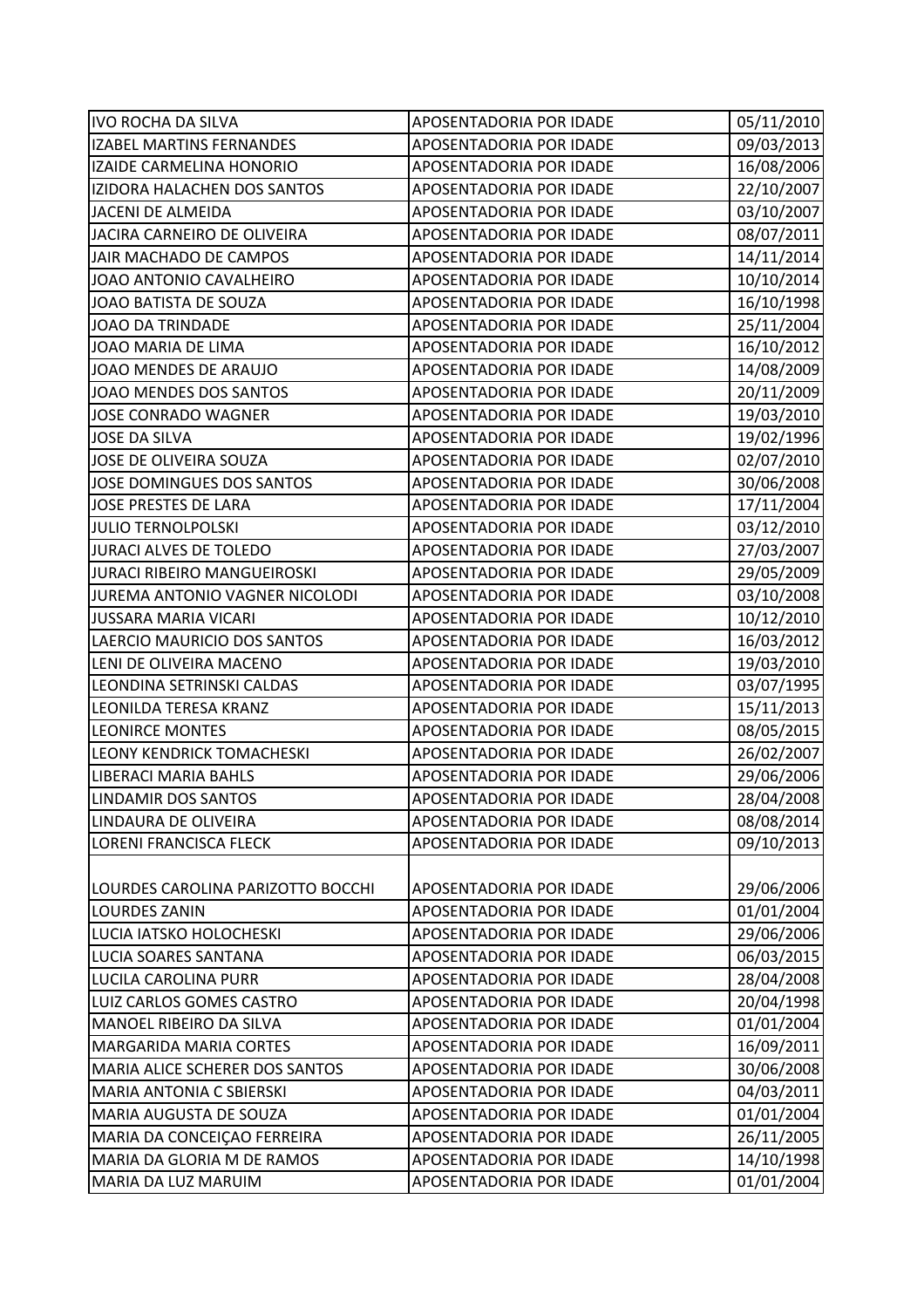| MARIA DAS GRACAS DE F BRITO      | APOSENTADORIA POR IDADE        | 21/09/2012 |
|----------------------------------|--------------------------------|------------|
| MARIA DE FATIMA POLLI PENTEADO   | APOSENTADORIA POR IDADE        | 16/05/2014 |
| MARIA DE LOURDES C PADILHA       | APOSENTADORIA POR IDADE        | 02/07/2010 |
| MARIA DE PAULA MENDES            | APOSENTADORIA POR IDADE        | 25/09/2009 |
| MARIA ELENA DA SILVA             | APOSENTADORIA POR IDADE        | 05/11/2010 |
| MARIA EVANI FERREIRA RIBEIRO     | APOSENTADORIA POR IDADE        | 28/04/2008 |
| MARIA GARCIA MOREIRA             | APOSENTADORIA POR IDADE        | 29/12/2008 |
| <b>MARIA GILCA SCHEUFER</b>      | APOSENTADORIA POR IDADE        | 18/05/2012 |
| <b>MARIA GLACI FERREIRA</b>      | APOSENTADORIA POR IDADE        | 04/09/2009 |
| <b>MARIA HILDA MOREIRA</b>       | APOSENTADORIA POR IDADE        | 16/03/2012 |
| MARIA IZULINA VICENTIM           | APOSENTADORIA POR IDADE        | 16/10/2012 |
| MARIA JOSE ZAVIRUSKA             | APOSENTADORIA POR IDADE        | 05/06/1995 |
| MARIA LUIZA COLACO               | APOSENTADORIA POR IDADE        | 26/02/2007 |
| MARIA LUZITA THOME               | APOSENTADORIA POR IDADE        | 23/07/2012 |
| MARIA MADALENA DOS SANTOS        | APOSENTADORIA POR IDADE        | 14/10/2011 |
| MARIA RENI SIQUEIRA KRAMER       | APOSENTADORIA POR IDADE        | 02/04/2015 |
| MARIA ROSA CANTO DOS SANTOS      | APOSENTADORIA POR IDADE        | 25/09/2009 |
| MARIA ROSA RIBEIRO               | APOSENTADORIA POR IDADE        | 29/05/2008 |
| MARIA SIRLEY DA LUZ KUTOCH       | APOSENTADORIA POR IDADE        | 17/05/2013 |
|                                  |                                |            |
| MARIA THEREZA MENDES DE CARVALHO | APOSENTADORIA POR IDADE        | 01/12/2006 |
| MARIA ZIOLE FURTADO DA SILVA     | APOSENTADORIA POR IDADE        | 16/08/2006 |
| MARILDA DA SILVA MARCHIORE       | APOSENTADORIA POR IDADE        | 14/06/2013 |
| MARILENE CAVALI DA COSTA         | APOSENTADORIA POR IDADE        | 25/11/2004 |
| <b>MARINA ZANELLA</b>            | APOSENTADORIA POR IDADE        | 29/12/2008 |
| MICALINA MAZUR PRYCHIBELISKI     | APOSENTADORIA POR IDADE        | 17/05/2013 |
| <b>NAIR DE MATOS KADLUBISKI</b>  | APOSENTADORIA POR IDADE        | 29/05/2009 |
| <b>NATALIA FANTE</b>             | APOSENTADORIA POR IDADE        | 25/07/2007 |
| NELSON LUIZ MENDES DE SIQUEIRA   | APOSENTADORIA POR IDADE        | 09/03/2013 |
| <b>NELZY THEREZINHA BORGO</b>    | APOSENTADORIA POR IDADE        | 06/05/1996 |
| NEUZA DE CAMARGO FERREIRA        | APOSENTADORIA POR IDADE        | 18/05/2012 |
| NEUZA ELOIR PEREIRA              | <b>APOSENTADORIA POR IDADE</b> | 28/04/2008 |
| NOELI TEREZINHA KECHE            | APOSENTADORIA POR IDADE        | 16/09/2011 |
| NOELIA CORDEIRO DE MELO          | APOSENTADORIA POR IDADE        | 10/08/2012 |
| NOEMIA DE OLIVEIRA               | APOSENTADORIA POR IDADE        | 23/07/2005 |
| <b>ODETH RAULIK PUPO</b>         | APOSENTADORIA POR IDADE        | 16/12/2011 |
| OLGA DA ROCHA FABIANI            | APOSENTADORIA POR IDADE        | 12/09/2014 |
| OLINDA DOS SANTOS KOSZALKA       | APOSENTADORIA POR IDADE        | 19/06/2004 |
| OLIRIA ROBERTO BANDEIRA          | APOSENTADORIA POR IDADE        | 01/01/2004 |
| <b>OLIVIA POCZENEK</b>           | APOSENTADORIA POR IDADE        | 14/12/2012 |
| OLIVIA SCHELUCHUHAK WENDLER      | APOSENTADORIA POR IDADE        | 03/04/2009 |
| ORMIRO FERREIRA DE JESUS         | APOSENTADORIA POR IDADE        | 01/02/2007 |
| OTAVIO FERNANDES DA SILVA        | APOSENTADORIA POR IDADE        | 08/07/1997 |
| OTILIA CAETANO PINTO             | APOSENTADORIA POR IDADE        | 02/10/1995 |
| PAULINA MENEZES CORDEIRO         | APOSENTADORIA POR IDADE        | 10/06/2011 |
| PAULINA SEGUNDA                  | APOSENTADORIA POR IDADE        | 10/08/2012 |
| PEDRO ALVES TEREZA               | APOSENTADORIA POR IDADE        | 20/11/2009 |
| PEDRO DE OLIVEIRA PEDROZO        | APOSENTADORIA POR IDADE        | 08/04/2011 |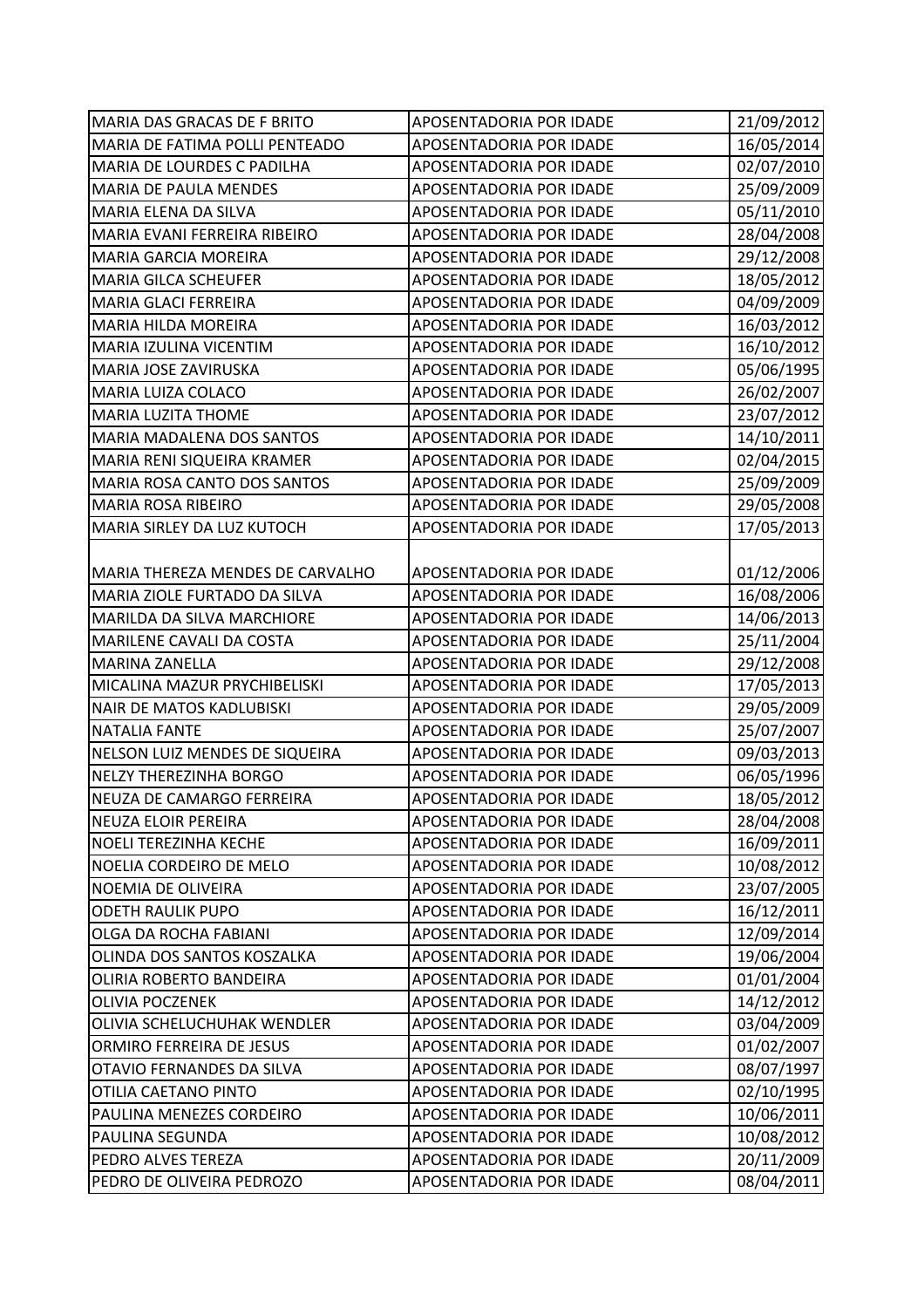| PEDRO FRANCISCO LEAL SANTOS         | APOSENTADORIA POR IDADE     | 02/12/1996 |
|-------------------------------------|-----------------------------|------------|
| PEDRO MARIANO DOS SANTOS            | APOSENTADORIA POR IDADE     | 11/11/2004 |
| RAQUEL APARECIDA E GOES             | APOSENTADORIA POR IDADE     | 06/03/2015 |
| REINALDO DITTERT                    | APOSENTADORIA POR IDADE     | 09/12/2005 |
| <b>ROSA CHEVTCHUK</b>               | APOSENTADORIA POR IDADE     | 12/09/2014 |
| ROSELMIRA DA LUZ PEREIRA            | APOSENTADORIA POR IDADE     | 10/12/2010 |
| ROZENI VIEIRA                       | APOSENTADORIA POR IDADE     | 01/12/2014 |
| RUBENS MENDES DE ARAUJO             | APOSENTADORIA POR IDADE     | 01/01/2004 |
| SEBASTIANA PACHECO RIBEIRO          | APOSENTADORIA POR IDADE     | 08/04/2011 |
| SEBASTIANA RODRIGUES HARTH          | APOSENTADORIA POR IDADE     | 10/08/2012 |
| SILVIO ALVES DE CAMPOS              | APOSENTADORIA POR IDADE     | 19/02/1996 |
| SIRLEI TEREZINHA DE M FRANCA        | APOSENTADORIA POR IDADE     | 09/03/2013 |
| SONIA MARIA VIDAL PEREIRA           | APOSENTADORIA POR IDADE     | 25/09/2009 |
| TAYLOR DE JESUS LIMA                | APOSENTADORIA POR IDADE     | 14/08/2007 |
| TEREZA ALZIRA DE OLIVEIRA           | APOSENTADORIA POR IDADE     | 22/05/2006 |
| <b>TEREZA KRAICZYI ROSA</b>         | APOSENTADORIA POR IDADE     | 06/03/2015 |
| <b>TEREZA LUSSI PADILHA</b>         | APOSENTADORIA POR IDADE     | 01/01/2004 |
| TEREZINHA BELTRAO MOURA             | APOSENTADORIA POR IDADE     | 01/01/2004 |
| <b>TEREZINHA BRUGER HUCHAK</b>      | APOSENTADORIA POR IDADE     | 10/08/2012 |
| TEREZINHA DE JESUS BATISTA          | APOSENTADORIA POR IDADE     | 08/06/2015 |
| TEREZINHA STRESSER CORDEIRO         | APOSENTADORIA POR IDADE     | 27/03/2007 |
| <b>VALDEMAR MORAES</b>              | APOSENTADORIA POR IDADE     | 14/12/2012 |
| VALDOMIRO RAMALHO CORREA            | APOSENTADORIA POR IDADE     | 09/09/1997 |
| <b>VERA LUCIA GONCALVES MARTINS</b> | APOSENTADORIA POR IDADE     | 23/11/2012 |
| <b>VERA MARIA TELLES IASKIEVICZ</b> | APOSENTADORIA POR IDADE     | 06/03/2015 |
| VERCI MARIA NASCIMENTO GOMES        | APOSENTADORIA POR IDADE     | 18/11/2011 |
| <b>VERSELI DA LUZ SANTOS</b>        | APOSENTADORIA POR IDADE     | 25/07/2007 |
| <b>VILINA RODRIGUES FERREIRA</b>    | APOSENTADORIA POR IDADE     | 26/02/2007 |
| ZILDA BERNUCI GOUVEIA               | APOSENTADORIA POR IDADE     | 09/08/2013 |
| <b>ZORONILDE GONCALVES</b>          | APOSENTADORIA POR IDADE     | 09/03/2013 |
| ADONIS ANTONIO DE PAULA             | APOSENTADORIA POR INVALIDEZ | 01/04/2012 |
| AIRTON VILMAR DE ALMEIDA            | APOSENTADORIA POR INVALIDEZ | 01/04/2012 |
| ANA KLOSTER KRUGER                  | APOSENTADORIA POR INVALIDEZ | 01/04/2012 |
| ANILDE MAIER FERREIRA               | APOSENTADORIA POR INVALIDEZ | 05/11/2005 |
| ANILDO DE SOUZA RAMOS               | APOSENTADORIA POR INVALIDEZ | 02/04/2015 |
| ANTONIA DE JESUS BRAGA              | APOSENTADORIA POR INVALIDEZ | 01/01/2004 |
| ANTONIA ELIZABETH DIAS DE ARRUDA    | APOSENTADORIA POR INVALIDEZ | 01/04/2012 |
| <b>ANTONIO CARLOS DOS SANTOS</b>    | APOSENTADORIA POR INVALIDEZ | 01/04/2012 |
| <b>ANTONIO RODRIGUES</b>            | APOSENTADORIA POR INVALIDEZ | 12/07/2006 |
| APARECIDA GOMES DA SILVA            | APOSENTADORIA POR INVALIDEZ | 30/09/1996 |
| ARLEIA DE ALMEIDA PAULA NEVES       | APOSENTADORIA POR INVALIDEZ | 01/04/2012 |
| <b>ARLINDO SCHEER</b>               | APOSENTADORIA POR INVALIDEZ | 01/04/2012 |
| <b>AUREA PACHECO DE SIQUEIRA</b>    | APOSENTADORIA POR INVALIDEZ | 01/04/2012 |
| BERNADETE MARCILIANO BORODIAK       | APOSENTADORIA POR INVALIDEZ | 01/04/2012 |
| DALVA MARCONDES CHIMILOSKI          | APOSENTADORIA POR INVALIDEZ | 18/09/2000 |
| DARCI PEREIRA DA SILVA              | APOSENTADORIA POR INVALIDEZ | 13/12/2013 |
| DEMETRIO KUSMA PAULUK               | APOSENTADORIA POR INVALIDEZ | 09/09/1997 |
| DIONAURA GOMES NOGUEIRA             | APOSENTADORIA POR INVALIDEZ | 09/09/2008 |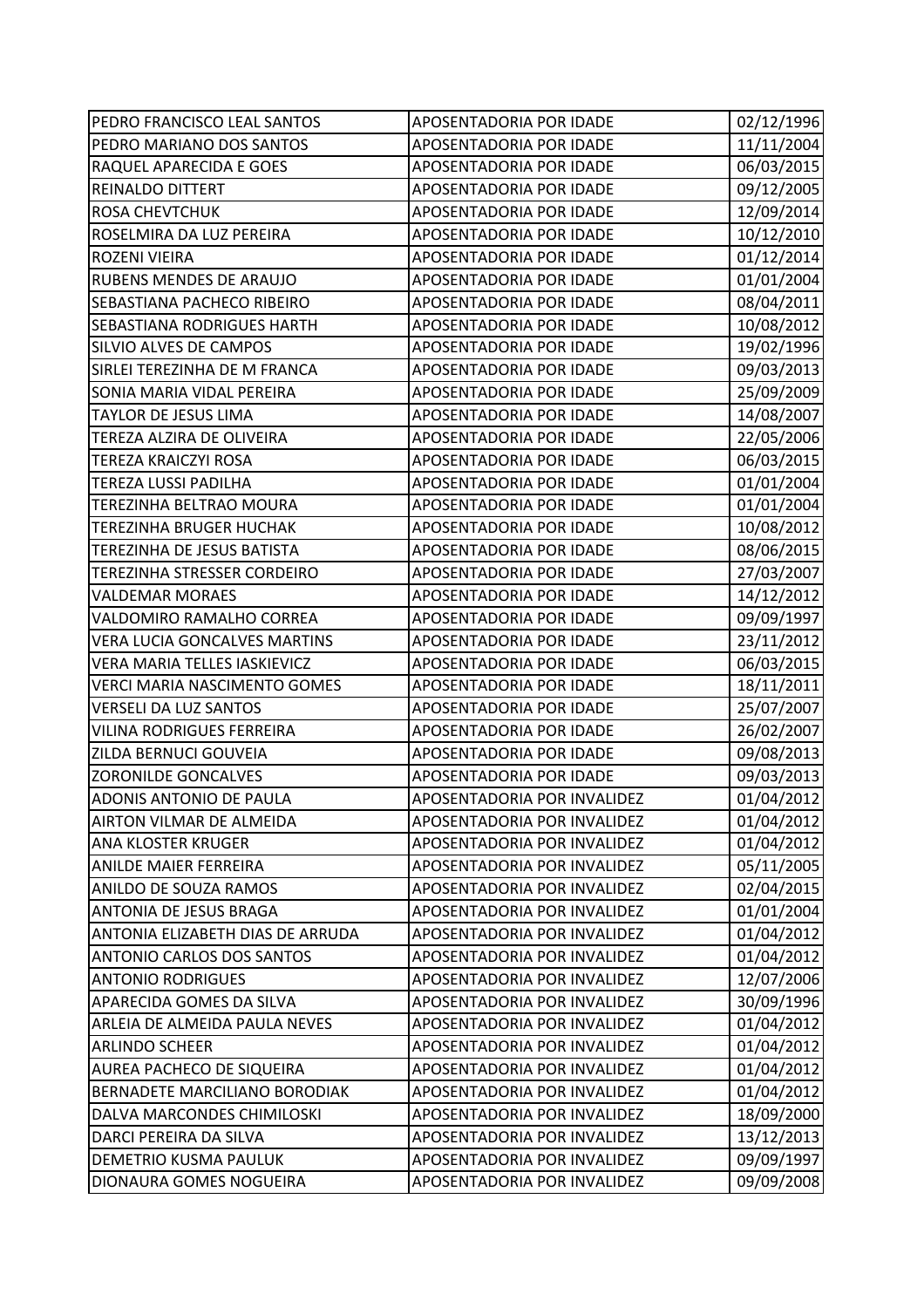| <b>ELENA MACIEL FERREIRA</b>                                       | APOSENTADORIA POR INVALIDEZ | 01/04/2012 |
|--------------------------------------------------------------------|-----------------------------|------------|
| ELISETE DE FATIMA DE ANDRADE                                       | APOSENTADORIA POR INVALIDEZ | 01/04/2012 |
|                                                                    |                             |            |
| ELOIRSE APARECIDA DOS ANJOS PASSARELLI APOSENTADORIA POR INVALIDEZ |                             | 01/04/2012 |
| EVA FERREIRA CALDAS STIBOR                                         | APOSENTADORIA POR INVALIDEZ | 22/04/2013 |
| <b>GLACI MACHADO ALVES</b>                                         | APOSENTADORIA POR INVALIDEZ | 01/04/2012 |
| <b>HAMILTON RIBEIRO</b>                                            | APOSENTADORIA POR INVALIDEZ | 07/05/2001 |
| <b>HUGO STANKIEWICZ</b>                                            | APOSENTADORIA POR INVALIDEZ | 01/04/2012 |
| <b>IRENE KOSCIUV STELMACH</b>                                      | APOSENTADORIA POR INVALIDEZ | 18/12/2000 |
| <b>IZABEL DOS SANTOS SILVA</b>                                     | APOSENTADORIA POR INVALIDEZ | 18/12/2000 |
| JOAO ALFREDO FERREIRA                                              | APOSENTADORIA POR INVALIDEZ | 19/06/1995 |
| JOAO CRISTIANO RUPPEL PORTELLA                                     | APOSENTADORIA POR INVALIDEZ | 03/04/2009 |
| JOAO MARIA DE OLIVEIRA                                             | APOSENTADORIA POR INVALIDEZ | 08/05/2015 |
| JOAO MARIA DE OLIVEIRA                                             | APOSENTADORIA POR INVALIDEZ | 21/12/2007 |
| <b>JOAO MIGUEL</b>                                                 | APOSENTADORIA POR INVALIDEZ | 12/09/2014 |
| JOCILENE DE JESUS SOUZA                                            | APOSENTADORIA POR INVALIDEZ | 05/07/2013 |
| <b>JORGE LUIZ RIBAS TAQUES</b>                                     | APOSENTADORIA POR INVALIDEZ | 01/04/2012 |
| <b>JOSE NILTON FERREIRA</b>                                        | APOSENTADORIA POR INVALIDEZ | 01/04/2012 |
| <b>JOSE WILSON CORDEIRO</b>                                        | APOSENTADORIA POR INVALIDEZ | 01/04/2012 |
| JOZIANE FATIMA DE SOUZA                                            | APOSENTADORIA POR INVALIDEZ | 01/04/2012 |
| JUCEMARA APARECIDA BUDNIAK                                         | APOSENTADORIA POR INVALIDEZ | 01/04/2012 |
| LAURA DO ROCIO GOMES DOS SANTOS                                    | APOSENTADORIA POR INVALIDEZ | 14/06/2013 |
| <b>LAURO WISNIEVSKI</b>                                            | APOSENTADORIA POR INVALIDEZ | 13/01/1998 |
| LEIA TRINDADE SANTOS DE DEUS                                       | APOSENTADORIA POR INVALIDEZ | 09/04/2010 |
| LEILA MARIA DA SILVA BIDA                                          | APOSENTADORIA POR INVALIDEZ | 01/04/2012 |
| LEUZI RODRIGUES PADILHA DA LUZ                                     | APOSENTADORIA POR INVALIDEZ | 09/08/2013 |
| LIDIA BOHACZUK RATUSZNEI                                           | APOSENTADORIA POR INVALIDEZ | 31/10/1988 |
| LIDIA MARIA ROSA BENICIO                                           | APOSENTADORIA POR INVALIDEZ | 17/05/2013 |
| MARIA DA CONCEICAO DOS SANTOS                                      | APOSENTADORIA POR INVALIDEZ | 22/04/2013 |
| MARIA ESCOLASTICA LOPES DA ROSA                                    | APOSENTADORIA POR INVALIDEZ | 01/04/2012 |
| MARIA EUGENIA DE OLIVEIRA                                          | APOSENTADORIA POR INVALIDEZ | 03/09/1999 |
| <b>MARIA INES KRINSKI</b>                                          | APOSENTADORIA POR INVALIDEZ | 18/12/2000 |
| <b>MARIA SALOME SANTOS</b>                                         | APOSENTADORIA POR INVALIDEZ | 01/04/2012 |
| <b>MARILENE STRESSER CORDEIRO</b>                                  | APOSENTADORIA POR INVALIDEZ | 01/04/2012 |
| MARLI RODRIGUES DE LIMA LEAL                                       | APOSENTADORIA POR INVALIDEZ | 11/04/2014 |
| <b>MAURO JOSE CASTELINI</b>                                        | APOSENTADORIA POR INVALIDEZ | 12/09/2002 |
| <b>MAXIMO BEDIN</b>                                                | APOSENTADORIA POR INVALIDEZ | 01/04/2012 |
| MICHALINA WROBLESKI                                                | APOSENTADORIA POR INVALIDEZ | 01/04/2012 |
| MIGUEL SOUZA DE OLIVEIRA                                           | APOSENTADORIA POR INVALIDEZ | 01/04/2012 |
| NEUSA MARIA GRUTKA CRISSI                                          | APOSENTADORIA POR INVALIDEZ | 02/03/2009 |
| <b>OLIVIA ORCHANHESKI</b>                                          | APOSENTADORIA POR INVALIDEZ | 13/01/1998 |
| ROSANA APARECIDA LOPES DE MORAES                                   | APOSENTADORIA POR INVALIDEZ | 01/04/2012 |
| ROSANGELA DE FATIMA PRADO                                          | APOSENTADORIA POR INVALIDEZ | 07/08/2015 |
| TEREZA FUMISKI DOS S SUTIL                                         | APOSENTADORIA POR INVALIDEZ | 01/04/2012 |
| <b>TEREZA VIEIRA</b>                                               | APOSENTADORIA POR INVALIDEZ | 01/04/2012 |
| <b>TEREZINHA DE ASSIS</b>                                          | APOSENTADORIA POR INVALIDEZ | 01/04/2012 |
| TEREZINHA DE JESUS DOS SANTOS                                      |                             |            |
| <b>TARCHESKI</b>                                                   | APOSENTADORIA POR INVALIDEZ | 01/04/2012 |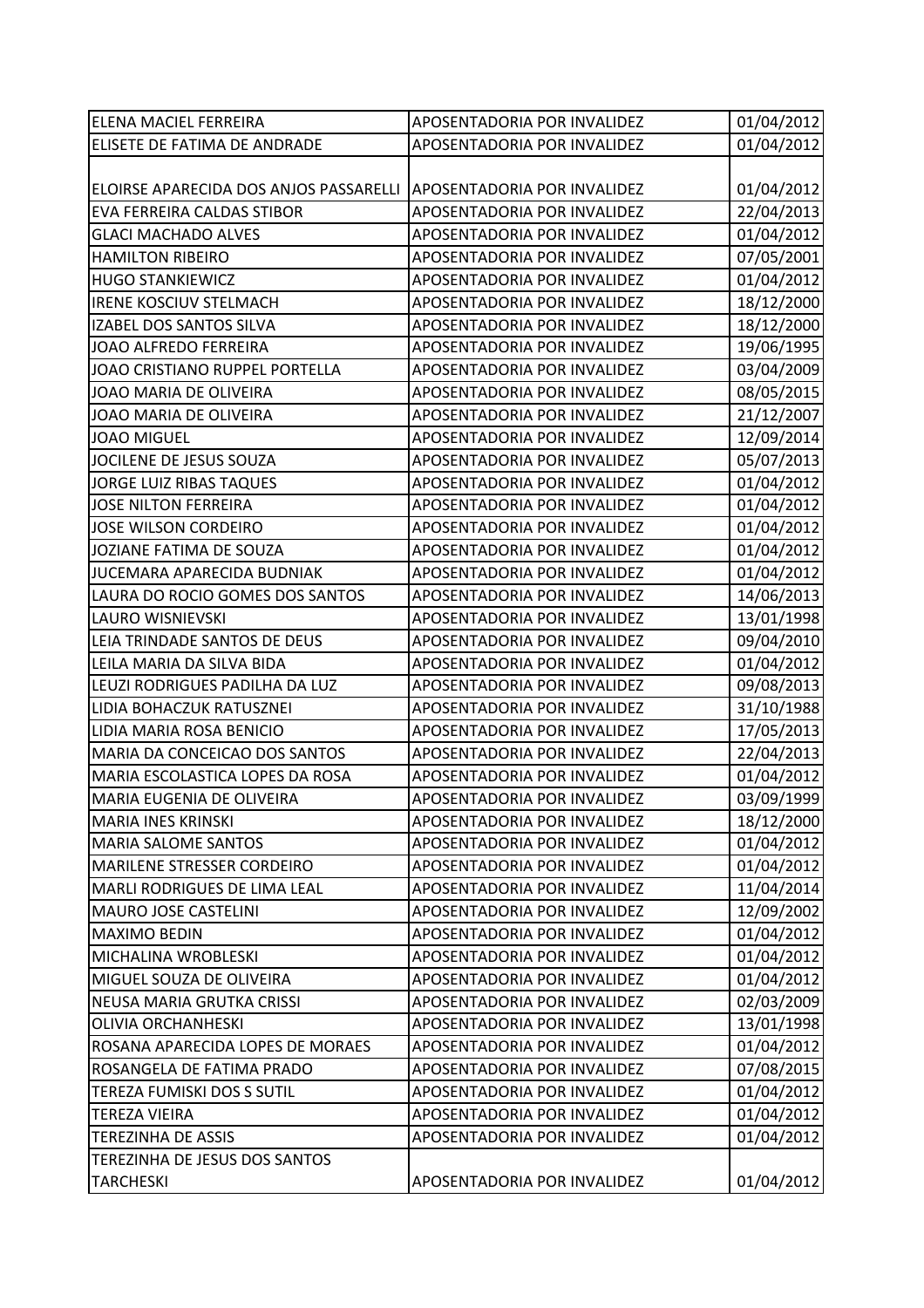| <b>TEREZINHA DE JESUS SANTOS</b>  | APOSENTADORIA POR INVALIDEZ | 01/04/2012 |
|-----------------------------------|-----------------------------|------------|
| <b>VANDERLEY JOSE STIMER</b>      | APOSENTADORIA POR INVALIDEZ | 17/05/2013 |
| VERA LUCIA DE OLIVEIRA ARAUJO     | APOSENTADORIA POR INVALIDEZ | 14/06/2013 |
| <b>VERONICA CWENDRYCH</b>         | APOSENTADORIA POR INVALIDEZ | 01/04/2012 |
| <b>WLADIMIR JOSE EIDAN</b>        | APOSENTADORIA POR INVALIDEZ | 16/09/1992 |
| ZILA PACHECO DA FONSECA           | APOSENTADORIA POR INVALIDEZ | 05/06/1995 |
| ZULEICA DE JESUS VIEIRA MACHADO   | APOSENTADORIA POR INVALIDEZ | 01/04/2012 |
|                                   | APOSENTADORIA POR TEMPO DE  |            |
| <b>ADELIA DE OLIVEIRA</b>         | <b>CONTRIBUIÇÃO</b>         | 25/02/2006 |
|                                   | APOSENTADORIA POR TEMPO DE  |            |
| <b>ADELIR TEREZINHA GUEDES</b>    | CONTRIBUIÇÃO                | 06/03/2015 |
|                                   | APOSENTADORIA POR TEMPO DE  |            |
| <b>AGLACIR JOSE BUHRER</b>        | <b>CONTRIBUIÇÃO</b>         | 10/05/2004 |
|                                   | APOSENTADORIA POR TEMPO DE  |            |
| AGUEDA GARÇOA DE GOES             | <b>CONTRIBUIÇÃO</b>         | 02/04/2015 |
|                                   | APOSENTADORIA POR TEMPO DE  |            |
| <b>AHYRTON MARCONDES ROCHA</b>    | <b>CONTRIBUIÇÃO</b>         | 01/11/1984 |
|                                   | APOSENTADORIA POR TEMPO DE  |            |
| <b>AIRTON ROSA</b>                | <b>CONTRIBUIÇÃO</b>         | 01/01/2004 |
|                                   | APOSENTADORIA POR TEMPO DE  |            |
| ALBANI DE JESUS SCHEIFER          | <b>CONTRIBUIÇÃO</b>         | 12/09/2014 |
|                                   | APOSENTADORIA POR TEMPO DE  |            |
| ALDOVINO ALVES DE FARIAS          | <b>CONTRIBUIÇÃO</b>         | 10/08/2012 |
|                                   | APOSENTADORIA POR TEMPO DE  |            |
| ALVARO DA SILVA RIBEIRO           | <b>CONTRIBUIÇÃO</b>         | 05/07/2013 |
|                                   | APOSENTADORIA POR TEMPO DE  |            |
| ANA GELINSKI DE LIMA              | <b>CONTRIBUIÇÃO</b>         | 20/11/1995 |
|                                   | APOSENTADORIA POR TEMPO DE  |            |
| ANA MARIA DA SILVA LIMA PAULENA   | <b>CONTRIBUIÇÃO</b>         | 17/05/2013 |
|                                   | APOSENTADORIA POR TEMPO DE  |            |
| ANA MARIA NUNES HEY               | <b>CONTRIBUIÇÃO</b>         | 14/10/2011 |
|                                   | APOSENTADORIA POR TEMPO DE  |            |
| ANGELA MARIA ROCHA LOZOVE DE LIMA | <b>CONTRIBUIÇÃO</b>         | 06/03/2015 |
|                                   | APOSENTADORIA POR TEMPO DE  |            |
| ANGELA MARIA ROCHA LOZOVE DE LIMA | <b>CONTRIBUIÇÃO</b>         | 15/06/2012 |
|                                   | APOSENTADORIA POR TEMPO DE  |            |
| ANGELICA MARCONDES DE SOUZA       | <b>CONTRIBUIÇÃO</b>         | 02/07/2010 |
|                                   | APOSENTADORIA POR TEMPO DE  |            |
| ANICE TERESINHA MACHADO           | CONTRIBUIÇÃO                | 09/09/2008 |
|                                   | APOSENTADORIA POR TEMPO DE  |            |
| <b>ANTONIO CARLOS KOPPE</b>       | <b>CONTRIBUIÇÃO</b>         | 16/09/2011 |
|                                   | APOSENTADORIA POR TEMPO DE  |            |
| <b>ANTONIO DIAS VIEIRA</b>        | <b>CONTRIBUIÇÃO</b>         | 12/03/1995 |
|                                   | APOSENTADORIA POR TEMPO DE  |            |
| <b>ARLETE CRISSI HOHL</b>         | <b>CONTRIBUIÇÃO</b>         | 27/04/1981 |
|                                   | APOSENTADORIA POR TEMPO DE  |            |
| CANDIDA RENI LIMA DE PAULA        | CONTRIBUIÇÃO                | 30/05/1995 |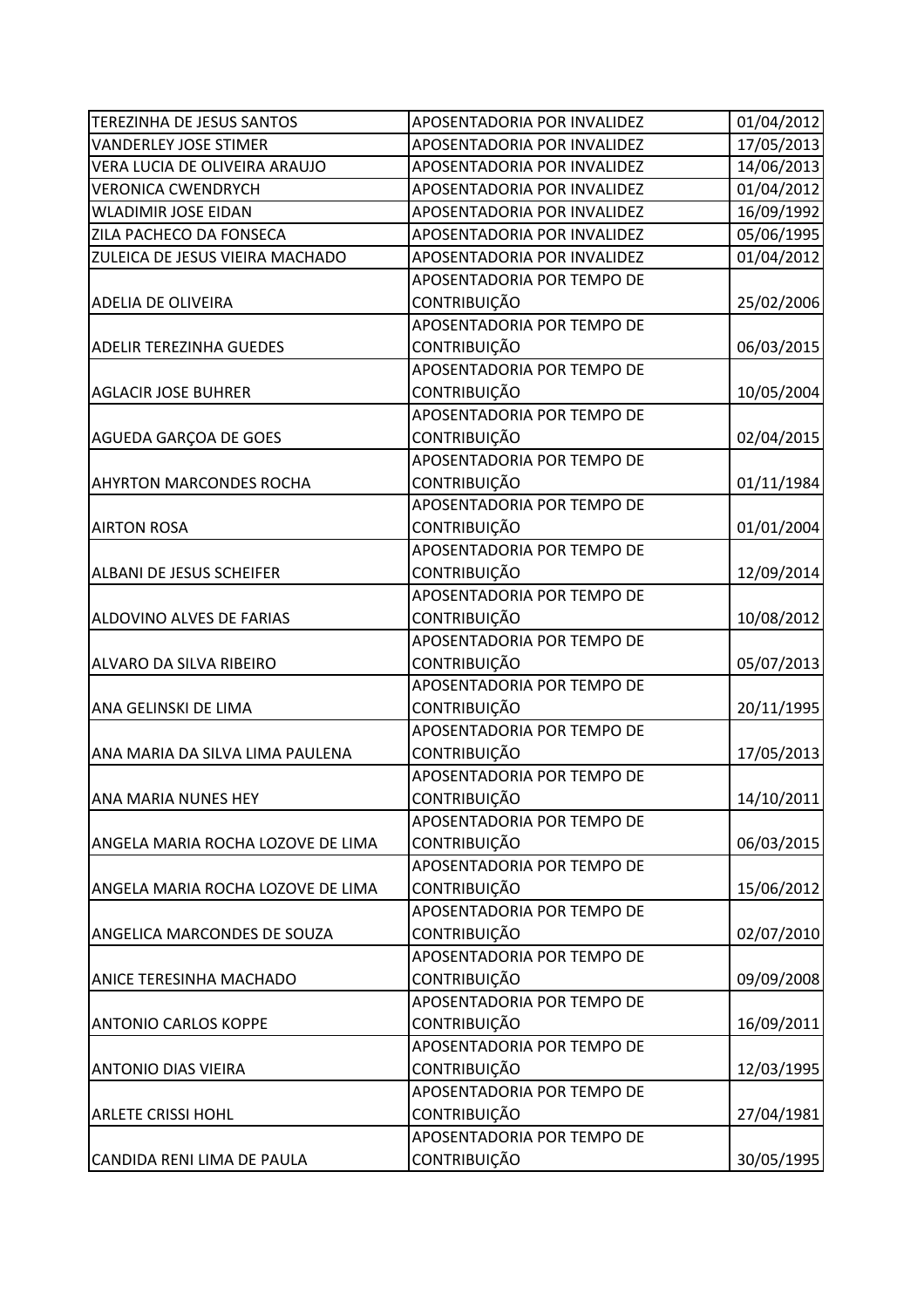|                                       | APOSENTADORIA POR TEMPO DE |            |
|---------------------------------------|----------------------------|------------|
| <b>CARLOS ANTONIO ORTELHADO</b>       | CONTRIBUIÇÃO               | 13/03/1994 |
|                                       | APOSENTADORIA POR TEMPO DE |            |
| CARMELINDA DOS SANTOS SOUZA           | <b>CONTRIBUIÇÃO</b>        | 01/08/1963 |
|                                       | APOSENTADORIA POR TEMPO DE |            |
| CARMEM LUCIA MARCON BOEIRA            | CONTRIBUIÇÃO               | 05/11/2010 |
|                                       | APOSENTADORIA POR TEMPO DE |            |
| <b>CARMEM LUIZA DOS SANTOS CRISSI</b> | CONTRIBUIÇÃO               | 15/05/2009 |
|                                       | APOSENTADORIA POR TEMPO DE |            |
| <b>CARMEN LUCIA MACHADO</b>           | CONTRIBUIÇÃO               | 15/04/2013 |
|                                       | APOSENTADORIA POR TEMPO DE |            |
| <b>CELIA IZABEL LIPPHAUS</b>          | CONTRIBUIÇÃO               | 02/01/2006 |
|                                       | APOSENTADORIA POR TEMPO DE |            |
| CLARICE TEREZINHA CHIMILOSKI RATUCHNE | CONTRIBUIÇÃO               | 12/09/2014 |
|                                       | APOSENTADORIA POR TEMPO DE |            |
| <b>CLENIRA MARCONDES DENARDI</b>      | CONTRIBUIÇÃO               | 12/02/1996 |
|                                       | APOSENTADORIA POR TEMPO DE |            |
| CLEUSA MARIA KLOSTER DA SILVA         | <b>CONTRIBUIÇÃO</b>        | 06/03/2015 |
|                                       | APOSENTADORIA POR TEMPO DE |            |
| <b>CLEUSI APARECIDA FERREIRA</b>      | CONTRIBUIÇÃO               | 14/06/2013 |
|                                       | APOSENTADORIA POR TEMPO DE |            |
| <b>CLOTILDE BREY</b>                  | CONTRIBUIÇÃO               | 29/06/1998 |
|                                       | APOSENTADORIA POR TEMPO DE |            |
| CYNTHIA JACQUES MASSUCCI              | <b>CONTRIBUIÇÃO</b>        | 14/06/2013 |
|                                       | APOSENTADORIA POR TEMPO DE |            |
| DAISA DOS PASSOS GALESKI              | CONTRIBUIÇÃO               | 15/05/2009 |
|                                       | APOSENTADORIA POR TEMPO DE |            |
| DEICI APARECIDA SCHIMIDT              | <b>CONTRIBUIÇÃO</b>        | 21/03/2014 |
|                                       | APOSENTADORIA POR TEMPO DE |            |
| <b>DENISE SIMONETTI MARCONDES</b>     | <b>CONTRIBUIÇÃO</b>        | 10/08/2012 |
|                                       | APOSENTADORIA POR TEMPO DE |            |
| DIAHIR MACHADO DE ALMEIDA SÉKULA      | <b>CONTRIBUIÇÃO</b>        | 13/07/1998 |
|                                       | APOSENTADORIA POR TEMPO DE |            |
| DILCEU DE PAULA CORDEIRO              | <b>CONTRIBUIÇÃO</b>        | 09/09/1997 |
|                                       | APOSENTADORIA POR TEMPO DE |            |
| <b>DILMARA MEXKO</b>                  | CONTRIBUIÇÃO               | 10/10/2014 |
|                                       | APOSENTADORIA POR TEMPO DE |            |
| DIOCELI COSTA DE SOUZA                | CONTRIBUIÇÃO               | 08/04/2011 |
|                                       | APOSENTADORIA POR TEMPO DE |            |
| DIONEA DE MOURA WESTPHAL              | CONTRIBUIÇÃO               | 07/11/2008 |
|                                       | APOSENTADORIA POR TEMPO DE |            |
| <b>DIRCE PENTEADO PETERLINI</b>       | CONTRIBUIÇÃO               | 19/12/2006 |
|                                       | APOSENTADORIA POR TEMPO DE |            |
| DORAINA DE BELEM NUNES PEREIRA        | CONTRIBUIÇÃO               | 11/04/2014 |
|                                       | APOSENTADORIA POR TEMPO DE |            |
| DORALICE DE OLIVEIRA BAHLS            | CONTRIBUIÇÃO               | 02/07/2010 |
|                                       | APOSENTADORIA POR TEMPO DE |            |
| DULCE APARECIDA DOS SANTOS KORZUM     | CONTRIBUIÇÃO               | 06/05/2011 |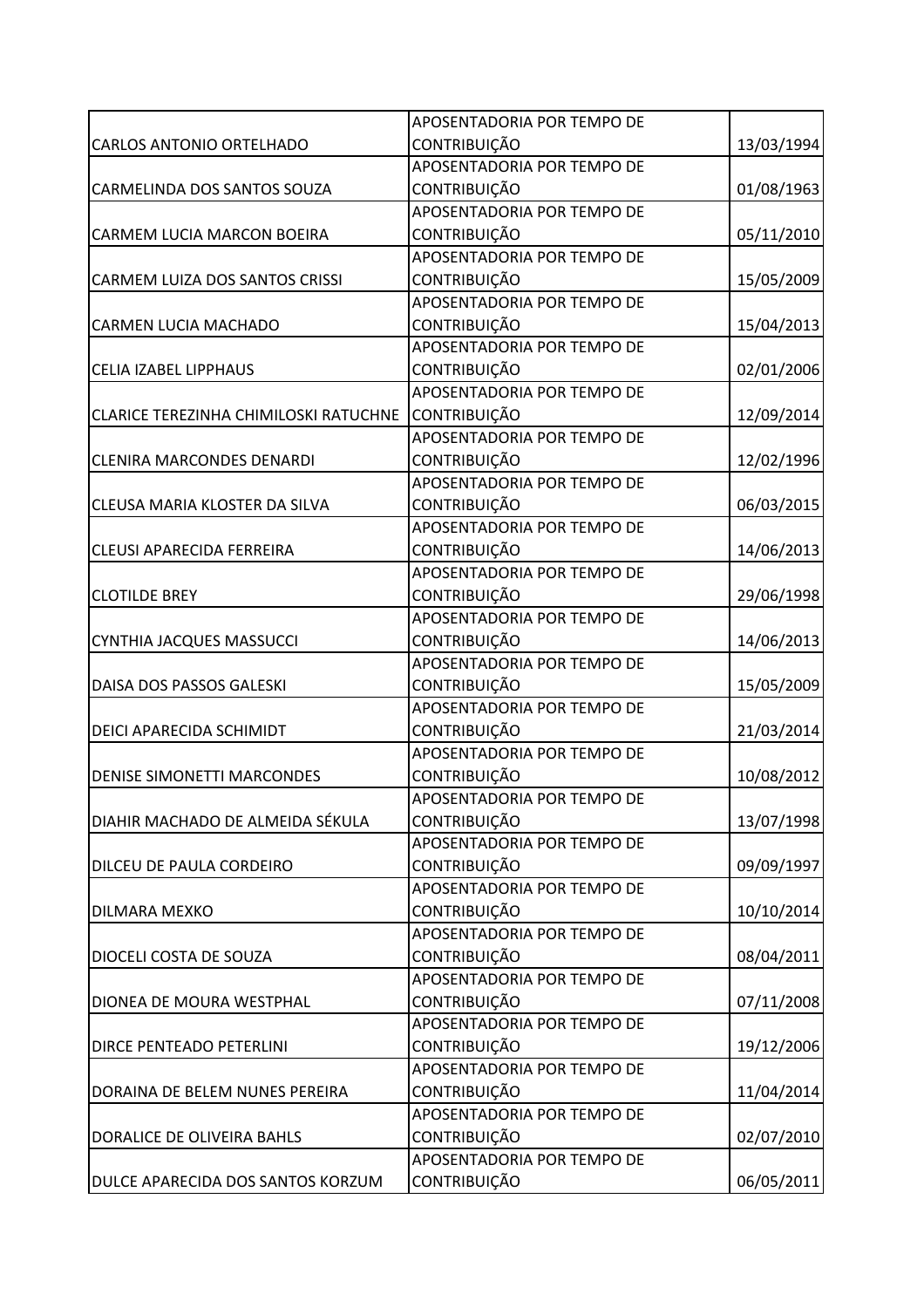|                                          | APOSENTADORIA POR TEMPO DE |            |
|------------------------------------------|----------------------------|------------|
| EDELVIRA LAURENTINO ALVES                | <b>CONTRIBUIÇÃO</b>        | 20/06/1991 |
|                                          | APOSENTADORIA POR TEMPO DE |            |
| EDITE ELENA MARCAO                       | <b>CONTRIBUIÇÃO</b>        | 02/05/1997 |
|                                          | APOSENTADORIA POR TEMPO DE |            |
| ELCI INES CASTRO                         | <b>CONTRIBUIÇÃO</b>        | 30/11/2004 |
|                                          | APOSENTADORIA POR TEMPO DE |            |
| ELEUCI DE FATIMA ROCHA                   | <b>CONTRIBUIÇÃO</b>        | 13/12/2013 |
|                                          | APOSENTADORIA POR TEMPO DE |            |
| ELIANA DE FATIMA COLLARES RODRIGUES      | <b>CONTRIBUIÇÃO</b>        | 04/07/2015 |
|                                          | APOSENTADORIA POR TEMPO DE |            |
| ELIZABETE AIRES CARVALHO                 | CONTRIBUIÇÃO               | 02/04/2015 |
|                                          | APOSENTADORIA POR TEMPO DE |            |
| ELIZABETH APARECIDA XAVIER               | <b>CONTRIBUIÇÃO</b>        | 09/08/2013 |
|                                          | APOSENTADORIA POR TEMPO DE |            |
| ELOINA JONSSON OLIVEIRA                  | CONTRIBUIÇÃO               | 13/07/1998 |
|                                          | APOSENTADORIA POR TEMPO DE |            |
| <b>ELOINA VEREA DE CAMPOS</b>            | <b>CONTRIBUIÇÃO</b>        | 25/05/1983 |
|                                          | APOSENTADORIA POR TEMPO DE |            |
| <b>EMILIA MARTINS KALIZAK</b>            | <b>CONTRIBUIÇÃO</b>        | 04/07/2015 |
|                                          | APOSENTADORIA POR TEMPO DE |            |
| ENI DE OLIVEIRA R LEUTNER                | <b>CONTRIBUIÇÃO</b>        | 11/04/1994 |
|                                          | APOSENTADORIA POR TEMPO DE |            |
| ERONDINA CARDOSO DE MATTOS               | <b>CONTRIBUIÇÃO</b>        | 16/12/1988 |
|                                          | APOSENTADORIA POR TEMPO DE |            |
| <b>ERONI DE FATIMA PORTELA</b>           | CONTRIBUIÇÃO               | 16/05/2014 |
|                                          | APOSENTADORIA POR TEMPO DE |            |
| <b>ERTA SCHINEIDER SILVEIRO</b>          | <b>CONTRIBUIÇÃO</b>        | 01/12/2006 |
|                                          | APOSENTADORIA POR TEMPO DE |            |
| <b>ESTER TEREZINHA ABICALAFFE</b>        | <b>CONTRIBUIÇÃO</b>        | 01/08/1989 |
|                                          | APOSENTADORIA POR TEMPO DE |            |
| <b>EULALIA GELINSKI</b>                  | <b>CONTRIBUIÇÃO</b>        | 07/08/2015 |
|                                          | APOSENTADORIA POR TEMPO DE |            |
| <b>EUNICE HORST</b>                      | <b>CONTRIBUIÇÃO</b>        | 14/12/2012 |
|                                          | APOSENTADORIA POR TEMPO DE |            |
| <b>EVA VEIGA FERREIRA</b>                | <b>CONTRIBUIÇÃO</b>        | 10/06/2011 |
|                                          | APOSENTADORIA POR TEMPO DE |            |
| <b>FATIMA MARTINEZ SLOMP</b>             | CONTRIBUIÇÃO               | 14/11/2014 |
|                                          | APOSENTADORIA POR TEMPO DE |            |
| <b>GILDA TEREZINHA PRIMAK MAMEDE</b>     | <b>CONTRIBUIÇÃO</b>        | 17/05/2013 |
|                                          | APOSENTADORIA POR TEMPO DE |            |
| <b>GLACI RIBAS KRAMER</b>                | <b>CONTRIBUIÇÃO</b>        | 10/04/1995 |
|                                          | APOSENTADORIA POR TEMPO DE |            |
| <b>GLAIR TERESINHA ELEUTERIO DE LIMA</b> | <b>CONTRIBUIÇÃO</b>        | 08/06/2007 |
|                                          | APOSENTADORIA POR TEMPO DE |            |
| HAIDEE MARQUES ESPINOLA                  | <b>CONTRIBUIÇÃO</b>        | 01/08/1983 |
|                                          | APOSENTADORIA POR TEMPO DE |            |
| HELENA ABIBE BERALDO FLOSI               | CONTRIBUIÇÃO               | 02/05/1988 |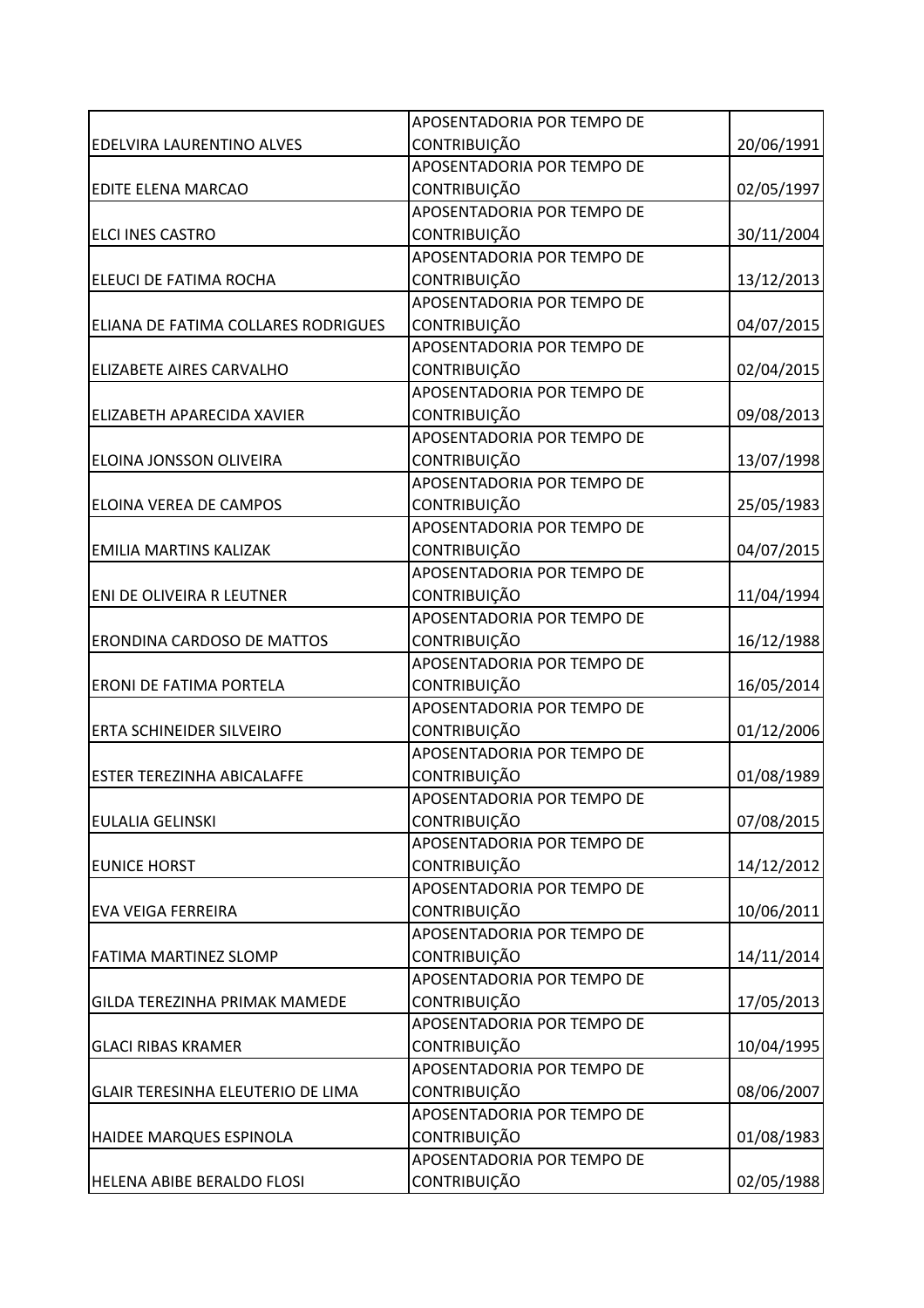|                                           | APOSENTADORIA POR TEMPO DE |            |
|-------------------------------------------|----------------------------|------------|
| <b>HELENA ANGELINA CESCON</b>             | <b>CONTRIBUIÇÃO</b>        | 11/04/2014 |
|                                           | APOSENTADORIA POR TEMPO DE |            |
| <b>HELENA DE ANDRADE</b>                  | CONTRIBUIÇÃO               | 01/10/1998 |
|                                           | APOSENTADORIA POR TEMPO DE |            |
| <b>HELENA DZIURZA</b>                     | <b>CONTRIBUIÇÃO</b>        | 18/11/2011 |
|                                           | APOSENTADORIA POR TEMPO DE |            |
| <b>HERLENE NAIR BASTOS</b>                | CONTRIBUIÇÃO               | 18/11/2011 |
|                                           | APOSENTADORIA POR TEMPO DE |            |
| HERNEDILENA RIOS DO NASCIMENTO            | CONTRIBUIÇÃO               | 28/04/2002 |
|                                           | APOSENTADORIA POR TEMPO DE |            |
| <b>HERONDI AIRES WAINER</b>               | CONTRIBUIÇÃO               | 11/07/2014 |
|                                           | APOSENTADORIA POR TEMPO DE |            |
| HONORINA LIMA DE SOUZA                    | <b>CONTRIBUIÇÃO</b>        | 01/08/1983 |
|                                           | APOSENTADORIA POR TEMPO DE |            |
| ILMA APARECIDA GALVAO PEREIRA             | CONTRIBUIÇÃO               | 12/09/2014 |
|                                           | APOSENTADORIA POR TEMPO DE |            |
| ILONA TEREZINHA GATTRINGER DE MACEDO      | <b>CONTRIBUIÇÃO</b>        | 08/08/2014 |
|                                           | APOSENTADORIA POR TEMPO DE |            |
| <b>INES MOREIRA DE SOUZA</b>              | <b>CONTRIBUIÇÃO</b>        | 06/06/2014 |
|                                           | APOSENTADORIA POR TEMPO DE |            |
| <b>INEZ DA APARECIDA MIKULIS</b>          | <b>CONTRIBUIÇÃO</b>        | 08/04/2011 |
|                                           | APOSENTADORIA POR TEMPO DE |            |
| <b>IRENE FERNANDES SILVERIO FILIPOSKI</b> | CONTRIBUIÇÃO               | 17/05/2013 |
|                                           | APOSENTADORIA POR TEMPO DE |            |
| <b>IRIS MENEGHINI BORELLI</b>             | CONTRIBUIÇÃO               | 22/02/2014 |
|                                           | APOSENTADORIA POR TEMPO DE |            |
| <b>ISAURA SYRITIUK CORDEIRO</b>           | CONTRIBUIÇÃO               | 15/05/1992 |
|                                           | APOSENTADORIA POR TEMPO DE |            |
| <b>IVETE PAIVA</b>                        | CONTRIBUIÇÃO               | 08/05/2015 |
|                                           | APOSENTADORIA POR TEMPO DE |            |
| <b>IZABEL CRISTINA CONTI</b>              | <b>CONTRIBUIÇÃO</b>        | 08/06/2015 |
|                                           | APOSENTADORIA POR TEMPO DE |            |
| JOAO MARIA JUSCOSKI DA SILVA              | <b>CONTRIBUIÇÃO</b>        | 08/05/2015 |
|                                           | APOSENTADORIA POR TEMPO DE |            |
| <b>JOSE HAMILTON NUNES</b>                | <b>CONTRIBUIÇÃO</b>        | 14/10/2011 |
|                                           | APOSENTADORIA POR TEMPO DE |            |
| JOSELIA MARIA FARIA DE ABREU              | CONTRIBUIÇÃO               | 02/12/1996 |
|                                           | APOSENTADORIA POR TEMPO DE |            |
| JUCIMERE APARECIDA PANIZZAN               | <b>CONTRIBUIÇÃO</b>        | 02/04/2015 |
|                                           | APOSENTADORIA POR TEMPO DE |            |
| JUSSARA DE ROCCO LARA                     | CONTRIBUIÇÃO               | 29/05/2008 |
|                                           | APOSENTADORIA POR TEMPO DE |            |
| <b>LADY BIALUK</b>                        | <b>CONTRIBUIÇÃO</b>        | 14/11/2014 |
|                                           | APOSENTADORIA POR TEMPO DE |            |
| LENITA GOMES AMARAL                       | <b>CONTRIBUIÇÃO</b>        | 17/09/1990 |
|                                           | APOSENTADORIA POR TEMPO DE |            |
| <b>LEONI HECK CARDOSO</b>                 | CONTRIBUIÇÃO               | 09/03/2013 |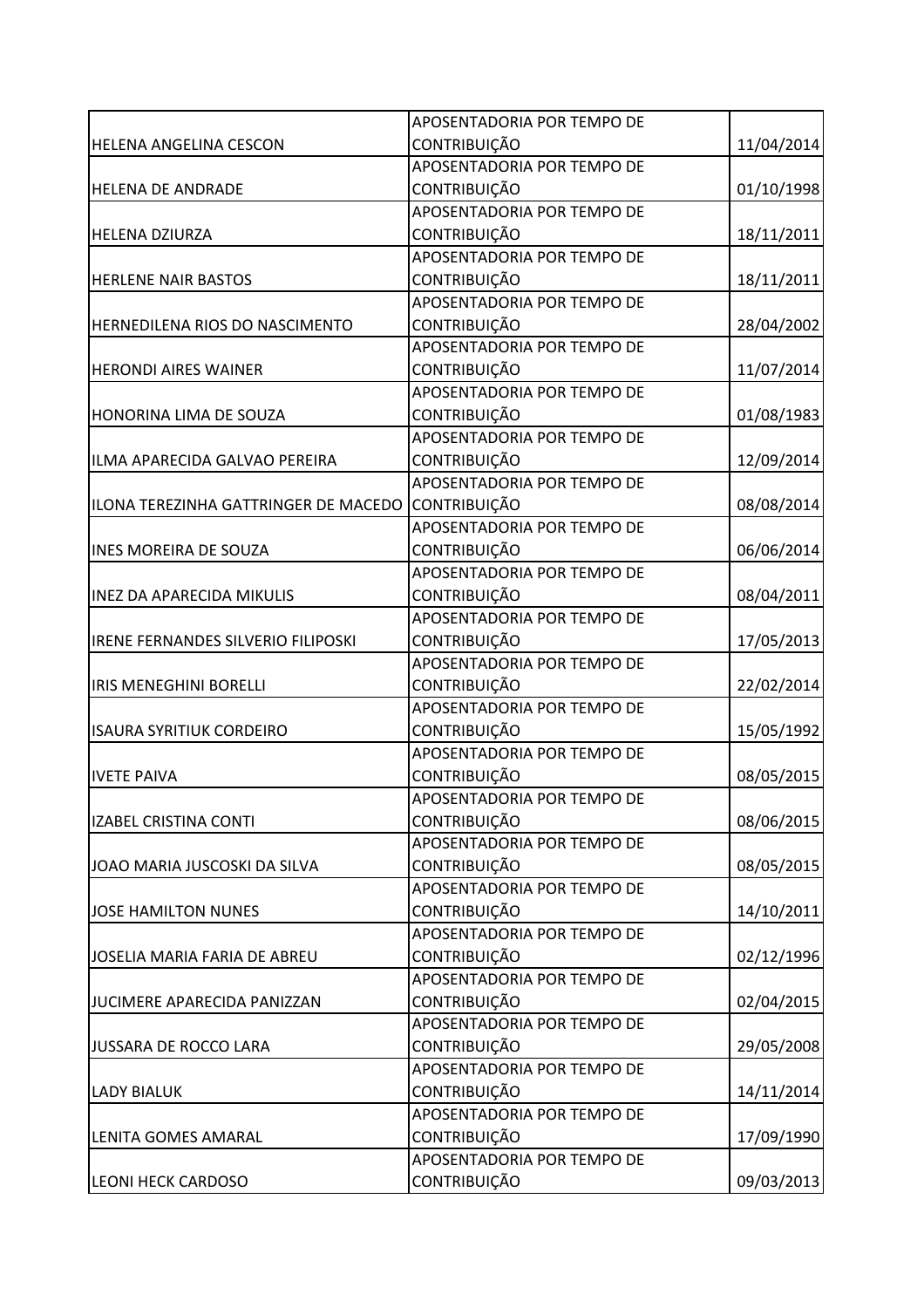|                                     | APOSENTADORIA POR TEMPO DE |            |
|-------------------------------------|----------------------------|------------|
| <b>LEONILDA ZANONA</b>              | <b>CONTRIBUIÇÃO</b>        | 29/12/2008 |
|                                     | APOSENTADORIA POR TEMPO DE |            |
| LEONY DELOURDES CAMARGO             | CONTRIBUIÇÃO               | 07/06/2013 |
|                                     | APOSENTADORIA POR TEMPO DE |            |
| LEVINA CLERIA RIOS                  | <b>CONTRIBUIÇÃO</b>        | 08/05/2015 |
|                                     | APOSENTADORIA POR TEMPO DE |            |
| LUCI MARIA RAIBIDA BANCZEK          | <b>CONTRIBUIÇÃO</b>        | 16/09/2011 |
|                                     | APOSENTADORIA POR TEMPO DE |            |
| LUIZ CARLOS DE LIMA                 | <b>CONTRIBUIÇÃO</b>        | 14/10/1996 |
|                                     | APOSENTADORIA POR TEMPO DE |            |
| LUIZA FERREIRA CALDAS               | CONTRIBUIÇÃO               | 29/05/2009 |
|                                     | APOSENTADORIA POR TEMPO DE |            |
| LURDES DE ABREU FERREIRA            | <b>CONTRIBUIÇÃO</b>        | 17/05/2013 |
|                                     | APOSENTADORIA POR TEMPO DE |            |
| LUVALCY LORENZI FRANCO              | CONTRIBUIÇÃO               | 13/09/2013 |
|                                     | APOSENTADORIA POR TEMPO DE |            |
| <b>MADALENA KOLODA RODRIGUES</b>    | <b>CONTRIBUIÇÃO</b>        | 02/09/1993 |
|                                     | APOSENTADORIA POR TEMPO DE |            |
| <b>MARCIA APARECIDA DE G PONTES</b> | <b>CONTRIBUIÇÃO</b>        | 04/07/2015 |
|                                     | APOSENTADORIA POR TEMPO DE |            |
| MARCIA ISABEL MARTINEZ JACOMEL      | <b>CONTRIBUIÇÃO</b>        | 16/10/2012 |
|                                     | APOSENTADORIA POR TEMPO DE |            |
| MARGARIDA NELSA MUDRYK              | CONTRIBUIÇÃO               | 10/10/2014 |
|                                     | APOSENTADORIA POR TEMPO DE |            |
| MARGARIDA NELSA MUDRYK              | CONTRIBUIÇÃO               | 23/07/2012 |
|                                     | APOSENTADORIA POR TEMPO DE |            |
| MARIA APARECIDA MACHADO PINTO       | <b>CONTRIBUIÇÃO</b>        | 10/12/2010 |
|                                     | APOSENTADORIA POR TEMPO DE |            |
| <b>MARIA APARECIDA NUNES</b>        | <b>CONTRIBUIÇÃO</b>        | 10/08/2012 |
|                                     | APOSENTADORIA POR TEMPO DE |            |
| <b>MARIA CAMILLO BORGES</b>         | <b>CONTRIBUIÇÃO</b>        | 02/07/2010 |
|                                     | APOSENTADORIA POR TEMPO DE |            |
| MARIA CERICATO DAMIANI              | <b>CONTRIBUIÇÃO</b>        | 30/08/1998 |
|                                     | APOSENTADORIA POR TEMPO DE |            |
| MARIA CLARISSE DE MORAES SEIXAS     | <b>CONTRIBUIÇÃO</b>        | 13/09/2013 |
|                                     | APOSENTADORIA POR TEMPO DE |            |
| MARIA CLARISSE DE MORAES SEIXAS     | CONTRIBUIÇÃO               | 17/05/2013 |
|                                     | APOSENTADORIA POR TEMPO DE |            |
| <b>MARIA DA GLORIA BASSO</b>        | <b>CONTRIBUIÇÃO</b>        | 11/07/2014 |
|                                     | APOSENTADORIA POR TEMPO DE |            |
| MARIA DA LUZ RAMOS                  | CONTRIBUIÇÃO               | 25/02/2006 |
|                                     | APOSENTADORIA POR TEMPO DE |            |
| MARIA DAS GRACAS DE F BRITO         | <b>CONTRIBUIÇÃO</b>        | 21/09/2012 |
|                                     | APOSENTADORIA POR TEMPO DE |            |
| MARIA DAS GRACAS GOUVEA             | <b>CONTRIBUIÇÃO</b>        | 11/07/2014 |
|                                     | APOSENTADORIA POR TEMPO DE |            |
| MARIA DE FATIMA B RAMOS             | CONTRIBUIÇÃO               | 16/12/2011 |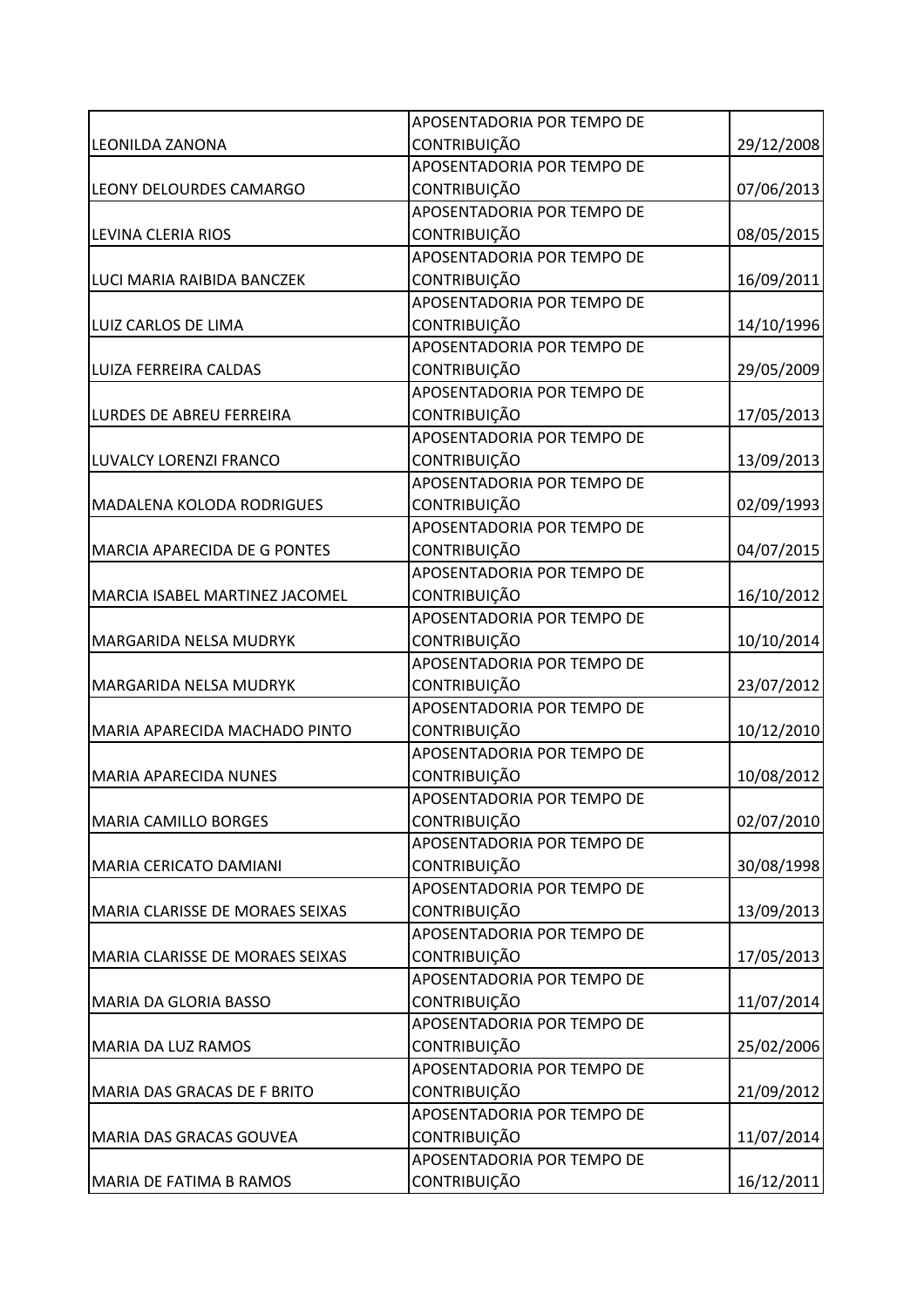|                                  | APOSENTADORIA POR TEMPO DE |            |
|----------------------------------|----------------------------|------------|
| <b>MARIA DE FATIMA MENDES</b>    | CONTRIBUIÇÃO               | 17/10/2013 |
|                                  | APOSENTADORIA POR TEMPO DE |            |
| MARIA DE FATIMA POLLI PENTEADO   | <b>CONTRIBUIÇÃO</b>        | 18/09/1998 |
|                                  | APOSENTADORIA POR TEMPO DE |            |
| MARIA DE LOURDES FERREIRA        | CONTRIBUIÇÃO               | 07/08/2015 |
|                                  | APOSENTADORIA POR TEMPO DE |            |
| <b>MARIA DELURDES MACHADO</b>    | CONTRIBUIÇÃO               | 01/08/1983 |
|                                  | APOSENTADORIA POR TEMPO DE |            |
| MARIA DO ROCIO CAMARGO RIBEIRO   | CONTRIBUIÇÃO               | 05/04/1995 |
|                                  | APOSENTADORIA POR TEMPO DE |            |
| MARIA DO ROCIO MONTEIRO          | CONTRIBUIÇÃO               | 22/04/2013 |
|                                  | APOSENTADORIA POR TEMPO DE |            |
| MARIA DORVALINA CABRAL           | <b>CONTRIBUIÇÃO</b>        | 13/12/1990 |
|                                  | APOSENTADORIA POR TEMPO DE |            |
| MARIA ELENA DA SILVA             | CONTRIBUIÇÃO               | 15/10/2005 |
|                                  | APOSENTADORIA POR TEMPO DE |            |
| MARIA ELIZABETH DA ROCHA         | <b>CONTRIBUIÇÃO</b>        | 08/06/2015 |
|                                  | APOSENTADORIA POR TEMPO DE |            |
| <b>MARIA HELENA DE MORAIS</b>    | <b>CONTRIBUIÇÃO</b>        | 10/08/2012 |
|                                  | APOSENTADORIA POR TEMPO DE |            |
| <b>MARIA JOANA DOS SANTOS</b>    | CONTRIBUIÇÃO               | 11/07/2014 |
|                                  | APOSENTADORIA POR TEMPO DE |            |
| MARIA LIDIA MARCONDES HARMUCH    | CONTRIBUIÇÃO               | 17/09/1990 |
|                                  | APOSENTADORIA POR TEMPO DE |            |
| <b>MARIA LUCIANE COSTA</b>       | <b>CONTRIBUIÇÃO</b>        | 17/05/2013 |
|                                  | APOSENTADORIA POR TEMPO DE |            |
| MARIA MACHULA RICCI              | <b>CONTRIBUIÇÃO</b>        | 15/07/1985 |
|                                  | APOSENTADORIA POR TEMPO DE |            |
| MARIA MARILENE FERNADES ANCIUTTI | <b>CONTRIBUIÇÃO</b>        | 01/01/2004 |
|                                  | APOSENTADORIA POR TEMPO DE |            |
| <b>MARIA OLGA FIUZA</b>          | <b>CONTRIBUIÇÃO</b>        | 15/02/2014 |
|                                  | APOSENTADORIA POR TEMPO DE |            |
| MARIA ROSA ZENTIL DA SILVA       | CONTRIBUIÇÃO               | 10/01/1986 |
|                                  | APOSENTADORIA POR TEMPO DE |            |
| MARIA SCHUSKO DE RAMOS           | CONTRIBUIÇÃO               | 18/05/2007 |
|                                  | APOSENTADORIA POR TEMPO DE |            |
| MARIA TEREZINHA DOS SANTOS KURTA | CONTRIBUIÇÃO               | 08/04/2011 |
|                                  | APOSENTADORIA POR TEMPO DE |            |
| MARIA TEREZINHA O DOS SANTOS     | <b>CONTRIBUIÇÃO</b>        | 07/05/2001 |
|                                  | APOSENTADORIA POR TEMPO DE |            |
| MARILEA MOSCALESQUE GARCIA       | CONTRIBUIÇÃO               | 04/09/1998 |
|                                  | APOSENTADORIA POR TEMPO DE |            |
| MARINEZ PERUZZO CAVICHIOLI       | CONTRIBUIÇÃO               | 09/09/2008 |
|                                  | APOSENTADORIA POR TEMPO DE |            |
| MARIZA DE LOURDES BUCH           | CONTRIBUIÇÃO               | 15/06/2012 |
|                                  | APOSENTADORIA POR TEMPO DE |            |
| <b>MARLENE DE SOUZA SANTOS</b>   | CONTRIBUIÇÃO               | 08/07/2011 |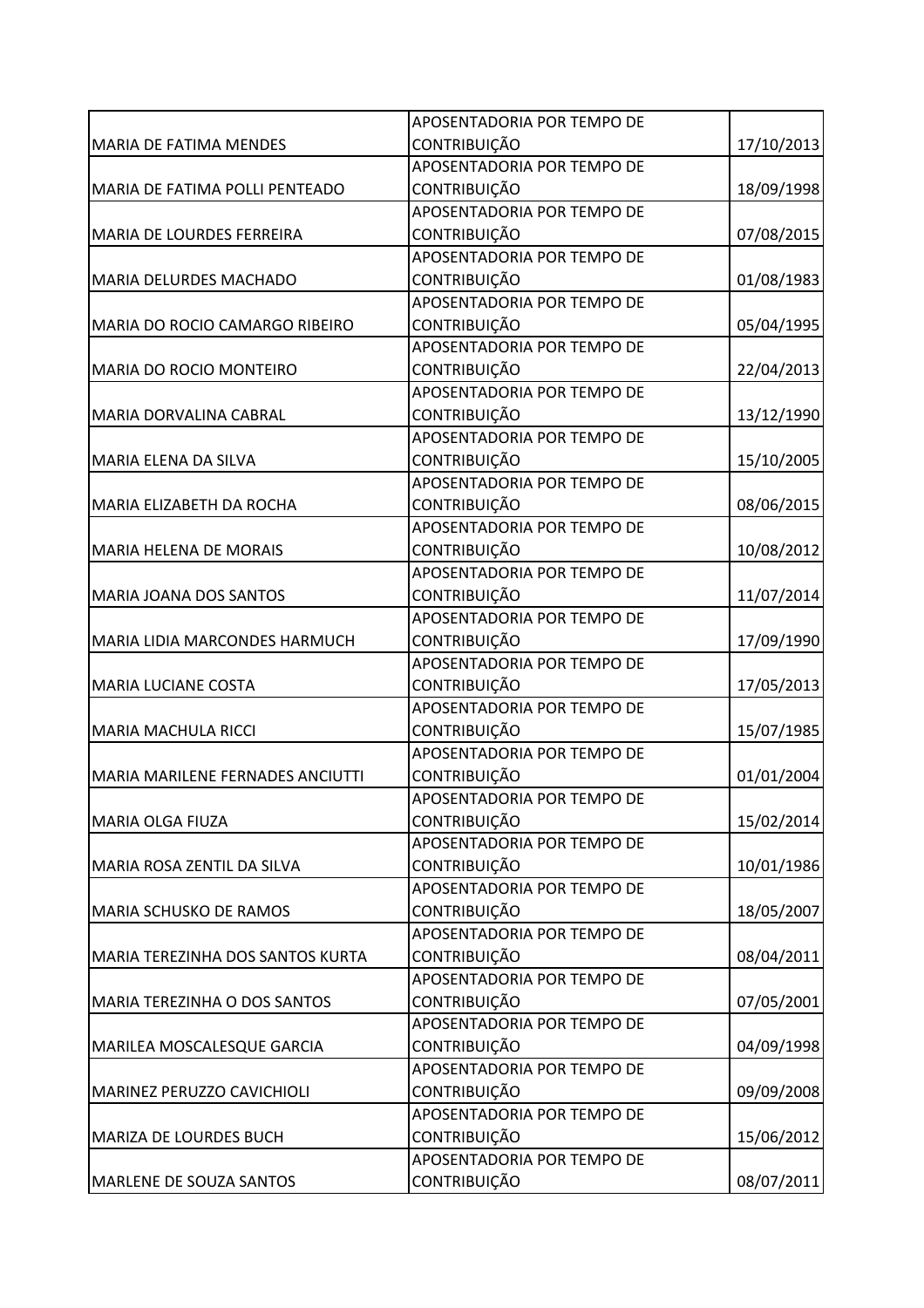|                                      | APOSENTADORIA POR TEMPO DE |            |
|--------------------------------------|----------------------------|------------|
| MARLI TEREZINHA D KUBLINSKI          | <b>CONTRIBUIÇÃO</b>        | 09/03/2013 |
|                                      | APOSENTADORIA POR TEMPO DE |            |
| MARLY ROSICLER R WOLOCHAT            | CONTRIBUIÇÃO               | 02/07/2010 |
|                                      | APOSENTADORIA POR TEMPO DE |            |
| MIRIAN TEREZA DA ROCHA SANTOS        | CONTRIBUIÇÃO               | 17/05/2013 |
|                                      | APOSENTADORIA POR TEMPO DE |            |
| <b>NEURA MARCONDES</b>               | <b>CONTRIBUIÇÃO</b>        | 10/12/2010 |
|                                      | APOSENTADORIA POR TEMPO DE |            |
| <b>NEUZA MARIA MARTINS</b>           | <b>CONTRIBUIÇÃO</b>        | 05/11/2010 |
|                                      | APOSENTADORIA POR TEMPO DE |            |
| <b>NEWTON BASTOS FERREIRA JUNIOR</b> | CONTRIBUIÇÃO               | 01/01/2004 |
|                                      | APOSENTADORIA POR TEMPO DE |            |
| NILCEIA DE PAULA DA SILVA            | CONTRIBUIÇÃO               | 20/01/2012 |
|                                      | APOSENTADORIA POR TEMPO DE |            |
| NILZA ANTUNES DA SILVA               | CONTRIBUIÇÃO               | 27/08/2001 |
|                                      | APOSENTADORIA POR TEMPO DE |            |
| NIVALDO PEREIRA DE SOUZA             | <b>CONTRIBUIÇÃO</b>        | 08/05/2015 |
|                                      | APOSENTADORIA POR TEMPO DE |            |
| ODETE RODRIGUES DOS SANTOS           | <b>CONTRIBUIÇÃO</b>        | 12/09/2014 |
|                                      | APOSENTADORIA POR TEMPO DE |            |
| <b>ODETH RAULIK PUPO</b>             | <b>CONTRIBUIÇÃO</b>        | 13/04/1998 |
|                                      | APOSENTADORIA POR TEMPO DE |            |
| OLIVIA DA SILVA RIBEIRO              | CONTRIBUIÇÃO               | 21/10/1997 |
|                                      | APOSENTADORIA POR TEMPO DE |            |
| OLIVIO RIBEIRO ROSSETIN              | CONTRIBUIÇÃO               | 01/03/1990 |
|                                      | APOSENTADORIA POR TEMPO DE |            |
| <b>ONDINA MOREIRA PRESTES</b>        | <b>CONTRIBUIÇÃO</b>        | 23/09/1992 |
|                                      | APOSENTADORIA POR TEMPO DE |            |
| <b>ONEIDE DO VALE BARROS</b>         | <b>CONTRIBUIÇÃO</b>        | 09/09/2008 |
|                                      | APOSENTADORIA POR TEMPO DE |            |
| OSVALDO FERREIRA BANDEIRA            | <b>CONTRIBUIÇÃO</b>        | 11/09/1992 |
|                                      | APOSENTADORIA POR TEMPO DE |            |
| OSVALDO FRANCISCO RIBEIRO            | <b>CONTRIBUIÇÃO</b>        | 31/05/2007 |
|                                      | APOSENTADORIA POR TEMPO DE |            |
| PERCIVAL ALVES RIBEIRO               | <b>CONTRIBUIÇÃO</b>        | 22/10/2010 |
|                                      | APOSENTADORIA POR TEMPO DE |            |
| <b>RAQUEL ALVES RABELLO</b>          | CONTRIBUIÇÃO               | 16/10/2012 |
|                                      | APOSENTADORIA POR TEMPO DE |            |
| RAQUEL APARECIDA E GOES              | <b>CONTRIBUIÇÃO</b>        | 27/02/2009 |
|                                      | APOSENTADORIA POR TEMPO DE |            |
| RAQUEL BENVENUTTI MARCONDES          | <b>CONTRIBUIÇÃO</b>        | 09/03/2013 |
|                                      | APOSENTADORIA POR TEMPO DE |            |
| RAQUEL BENVENUTTI MARCONDES          | <b>CONTRIBUIÇÃO</b>        | 17/02/2012 |
|                                      | APOSENTADORIA POR TEMPO DE |            |
| RAQUEL TEIXEIRA                      | <b>CONTRIBUIÇÃO</b>        | 18/08/1988 |
|                                      | APOSENTADORIA POR TEMPO DE |            |
| RITA ANTONIA DO N SILVA              | CONTRIBUIÇÃO               | 20/01/1992 |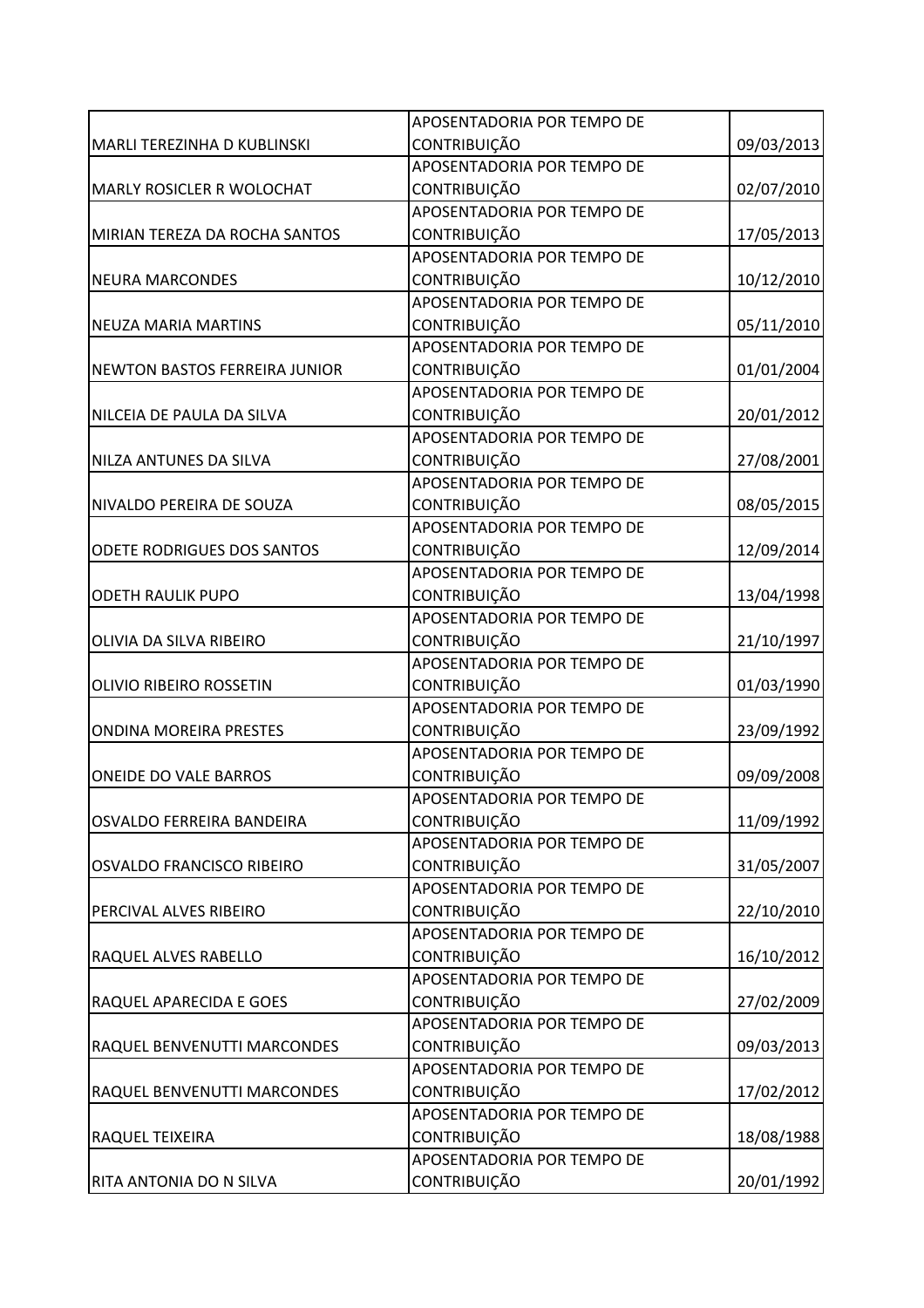|                                                    | APOSENTADORIA POR TEMPO DE |            |
|----------------------------------------------------|----------------------------|------------|
| RITA DE CACIA GHILARDI RIBEIRO                     | CONTRIBUIÇÃO               | 01/10/2012 |
|                                                    | APOSENTADORIA POR TEMPO DE |            |
| RITA DE CASSIA K OLIVEIRA                          | <b>CONTRIBUIÇÃO</b>        | 22/04/2013 |
|                                                    | APOSENTADORIA POR TEMPO DE |            |
| ROSA IATRINO KAMINSKI                              | CONTRIBUIÇÃO               | 29/12/2008 |
|                                                    | APOSENTADORIA POR TEMPO DE |            |
| ROSANE FATIMA PASSAGLIA                            | CONTRIBUIÇÃO               | 08/08/2014 |
|                                                    | APOSENTADORIA POR TEMPO DE |            |
| ROSANGELA DE FATIMA CORREIA M DE LIMA CONTRIBUIÇÃO |                            | 21/03/2014 |
|                                                    | APOSENTADORIA POR TEMPO DE |            |
| ROSE MARI TEREZINHA F WREGE                        | CONTRIBUIÇÃO               | 02/07/2010 |
|                                                    | APOSENTADORIA POR TEMPO DE |            |
| <b>ROSELI GONCALVES POHL</b>                       | CONTRIBUIÇÃO               | 02/04/2015 |
|                                                    | APOSENTADORIA POR TEMPO DE |            |
| ROSELI MARIA DA FONSECA                            | CONTRIBUIÇÃO               | 10/06/2011 |
|                                                    | APOSENTADORIA POR TEMPO DE |            |
| ROSELINDA DE FATIMA NUNES CHIARO                   | <b>CONTRIBUIÇÃO</b>        | 20/01/2012 |
|                                                    | APOSENTADORIA POR TEMPO DE |            |
| ROSIMERIE APARECIDA MONTEIRO                       | CONTRIBUIÇÃO               | 22/04/2013 |
|                                                    | APOSENTADORIA POR TEMPO DE |            |
| ROSMERI APARECIDA CHAVES BRAUN                     | CONTRIBUIÇÃO               | 15/11/2013 |
|                                                    | APOSENTADORIA POR TEMPO DE |            |
| <b>ROSY MERIE BUCH</b>                             | <b>CONTRIBUIÇÃO</b>        | 08/05/2015 |
|                                                    | APOSENTADORIA POR TEMPO DE |            |
| SEBASTIAO SOUZA DE QUEIROZ                         | CONTRIBUIÇÃO               | 30/06/2008 |
|                                                    | APOSENTADORIA POR TEMPO DE |            |
| SHIRLEY SILVEIRA DE A XAVIER                       | <b>CONTRIBUIÇÃO</b>        | 19/07/1983 |
|                                                    | APOSENTADORIA POR TEMPO DE |            |
| <b>SILVANA DE FATIMA GOMES</b>                     | <b>CONTRIBUIÇÃO</b>        | 16/12/2011 |
|                                                    | APOSENTADORIA POR TEMPO DE |            |
| <b>SILVIO DOS SANTOS ARAUJO</b>                    | CONTRIBUIÇÃO               | 01/01/2004 |
|                                                    | APOSENTADORIA POR TEMPO DE |            |
| SIRLEI DE FATIMA N BOBATO                          | <b>CONTRIBUIÇÃO</b>        | 04/09/2009 |
|                                                    | APOSENTADORIA POR TEMPO DE |            |
| SIRLEI TEREZINHA DE MATOS FRANCA                   | CONTRIBUIÇÃO               | 01/01/2004 |
|                                                    | APOSENTADORIA POR TEMPO DE |            |
| <b>SOELI CLEVE</b>                                 | CONTRIBUIÇÃO               | 03/10/2008 |
|                                                    | APOSENTADORIA POR TEMPO DE |            |
| <b>SOLANGE KLOSTER</b>                             | CONTRIBUIÇÃO               | 21/03/2014 |
|                                                    | APOSENTADORIA POR TEMPO DE |            |
| <b>SOLANGE TENSINI MOREIRA</b>                     | CONTRIBUIÇÃO               | 21/03/2014 |
|                                                    | APOSENTADORIA POR TEMPO DE |            |
| SONIA MARIA CALDEIRA PIEROBON                      | CONTRIBUIÇÃO               | 04/09/2009 |
|                                                    | APOSENTADORIA POR TEMPO DE |            |
| SONIA MARIA VIDAL PEREIRA                          | CONTRIBUIÇÃO               | 28/04/2008 |
|                                                    | APOSENTADORIA POR TEMPO DE |            |
| <b>SONIA REGINA TSUCH</b>                          | CONTRIBUIÇÃO               | 08/04/2011 |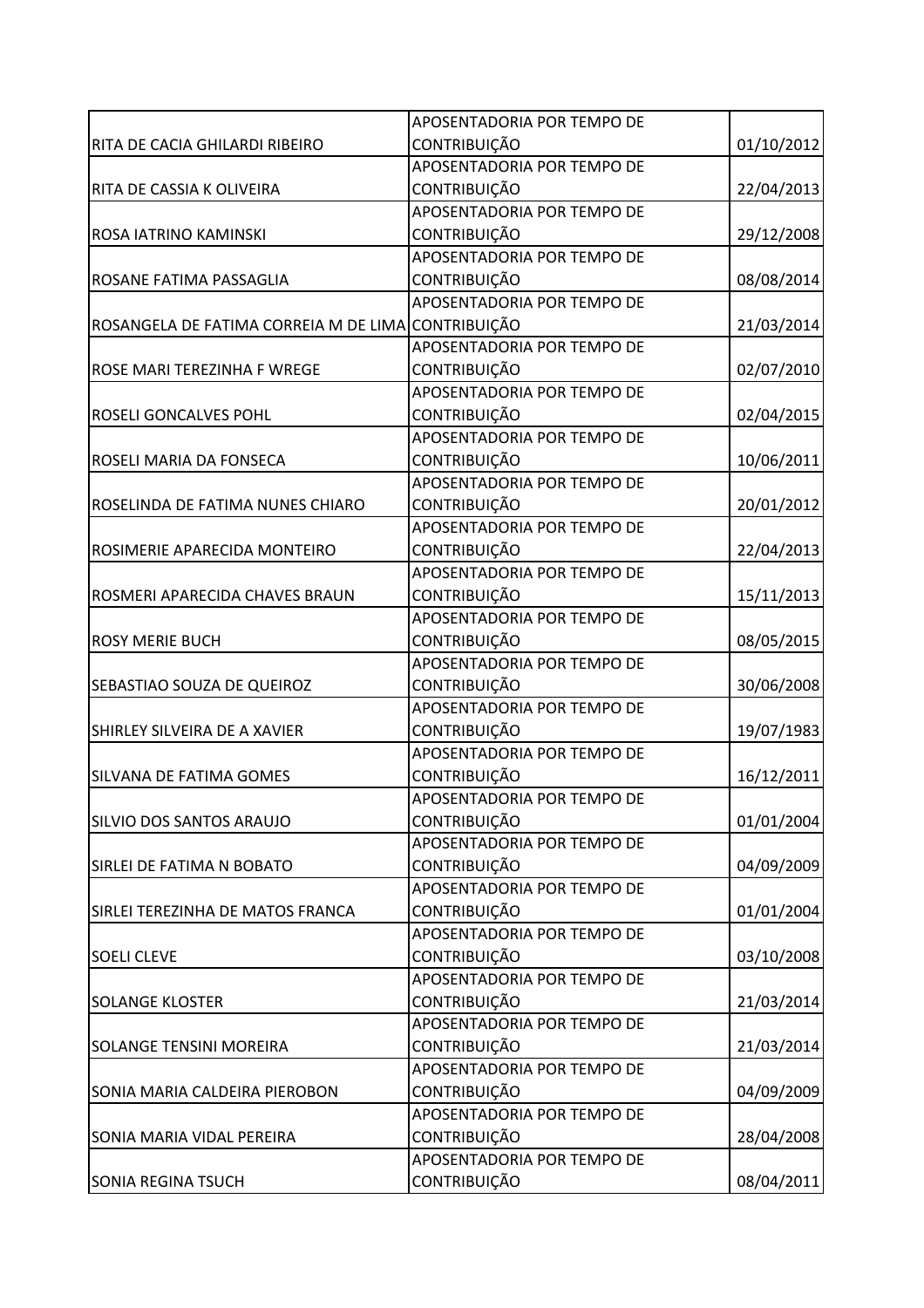|                                         | APOSENTADORIA POR TEMPO DE |            |
|-----------------------------------------|----------------------------|------------|
| SUELI CORDEIRO DE ANDRADE               | CONTRIBUIÇÃO               | 25/02/2006 |
|                                         | APOSENTADORIA POR TEMPO DE |            |
| <b>SUELY DOS SANTOS BONETE</b>          | <b>CONTRIBUIÇÃO</b>        | 03/10/2008 |
|                                         | APOSENTADORIA POR TEMPO DE |            |
| <b>SUSANA DALUZ GODINHO ALMEIDA</b>     | CONTRIBUIÇÃO               | 06/03/2015 |
|                                         | APOSENTADORIA POR TEMPO DE |            |
| <b>TERESINA PIRES</b>                   | <b>CONTRIBUIÇÃO</b>        | 23/04/1993 |
|                                         | APOSENTADORIA POR TEMPO DE |            |
| <b>TEREZA ROSA OPUCHKEVITCH</b>         | CONTRIBUIÇÃO               | 01/08/1983 |
|                                         | APOSENTADORIA POR TEMPO DE |            |
| TEREZINHA DE JESUS V FONTOURA           | CONTRIBUIÇÃO               | 15/06/2012 |
|                                         | APOSENTADORIA POR TEMPO DE |            |
| TEREZINHA HURMANSKI MACHADO             | <b>CONTRIBUIÇÃO</b>        | 01/08/1983 |
|                                         | APOSENTADORIA POR TEMPO DE |            |
| TEREZINHA NALZIRA B MENDES              | CONTRIBUIÇÃO               | 05/02/1993 |
|                                         | APOSENTADORIA POR TEMPO DE |            |
| <b>VALDYR VOICHICOSKI</b>               | <b>CONTRIBUIÇÃO</b>        | 05/08/2008 |
|                                         | APOSENTADORIA POR TEMPO DE |            |
| <b>VENTURA MOREIRA</b>                  | <b>CONTRIBUIÇÃO</b>        | 03/03/1998 |
|                                         | APOSENTADORIA POR TEMPO DE |            |
| VERA LUCIA FERRAZ BORTOLANZA            | CONTRIBUIÇÃO               | 22/04/2013 |
|                                         | APOSENTADORIA POR TEMPO DE |            |
| <b>VERA LUCIA TOZZI</b>                 | <b>CONTRIBUIÇÃO</b>        | 09/08/2013 |
|                                         | APOSENTADORIA POR TEMPO DE |            |
| VERA LUCIA ZANONA CESCONETTO            | CONTRIBUIÇÃO               | 23/07/2012 |
|                                         | APOSENTADORIA POR TEMPO DE |            |
| <b>VILMAR KAGHOFER</b>                  | <b>CONTRIBUIÇÃO</b>        | 08/08/2014 |
|                                         | APOSENTADORIA POR TEMPO DE |            |
| WADESLAU DZIURUN DE SOUZA               | CONTRIBUIÇÃO               | 01/11/2000 |
|                                         | APOSENTADORIA POR TEMPO DE |            |
| <b>WALTER JOSE MATHIAS</b>              | <b>CONTRIBUIÇÃO</b>        | 06/03/2015 |
|                                         | APOSENTADORIA POR TEMPO DE |            |
| <b>ZENAIDE BARBOSA DA SILVA</b>         | CONTRIBUIÇÃO               | 17/04/2014 |
|                                         | APOSENTADORIA POR TEMPO DE |            |
| <b>ZENILDA DE RAMOS</b>                 | CONTRIBUIÇÃO               | 09/04/2010 |
|                                         | APOSENTADORIA POR TEMPO DE |            |
| <b>ZILDA AMARAL PIRES</b>               | CONTRIBUIÇÃO               | 02/10/1988 |
|                                         | APOSENTADORIA POR TEMPO DE |            |
| <b>ZILNE MARGARIDA DE LIMA</b>          | <b>CONTRIBUIÇÃO</b>        | 08/04/2011 |
|                                         | APOSENTADORIA POR TEMPO DE |            |
| <b>ZULEIDE M GHILARDI PANEGALLI</b>     | CONTRIBUIÇÃO               | 18/09/1997 |
| <b>ABEGAIL GONCALVES</b>                | PENSÃO POR MORTE           | 01/01/2011 |
| <b>ADOLFO CHECCHIN</b>                  | PENSÃO POR MORTE           | 01/02/2012 |
| <b>ADRIANA LOURDES VERHAGEN PEREIRA</b> | PENSÃO POR MORTE           | 10/02/2005 |
| <b>AIRTON PAIM VARGAS</b>               | PENSÃO POR MORTE           | 27/10/2006 |
| ALDA TEREZINHA C DE OLIVEIRA            | PENSÃO POR MORTE           | 06/01/1995 |
| ANA DE ARRUDA                           | PENSÃO POR MORTE           | 26/09/2006 |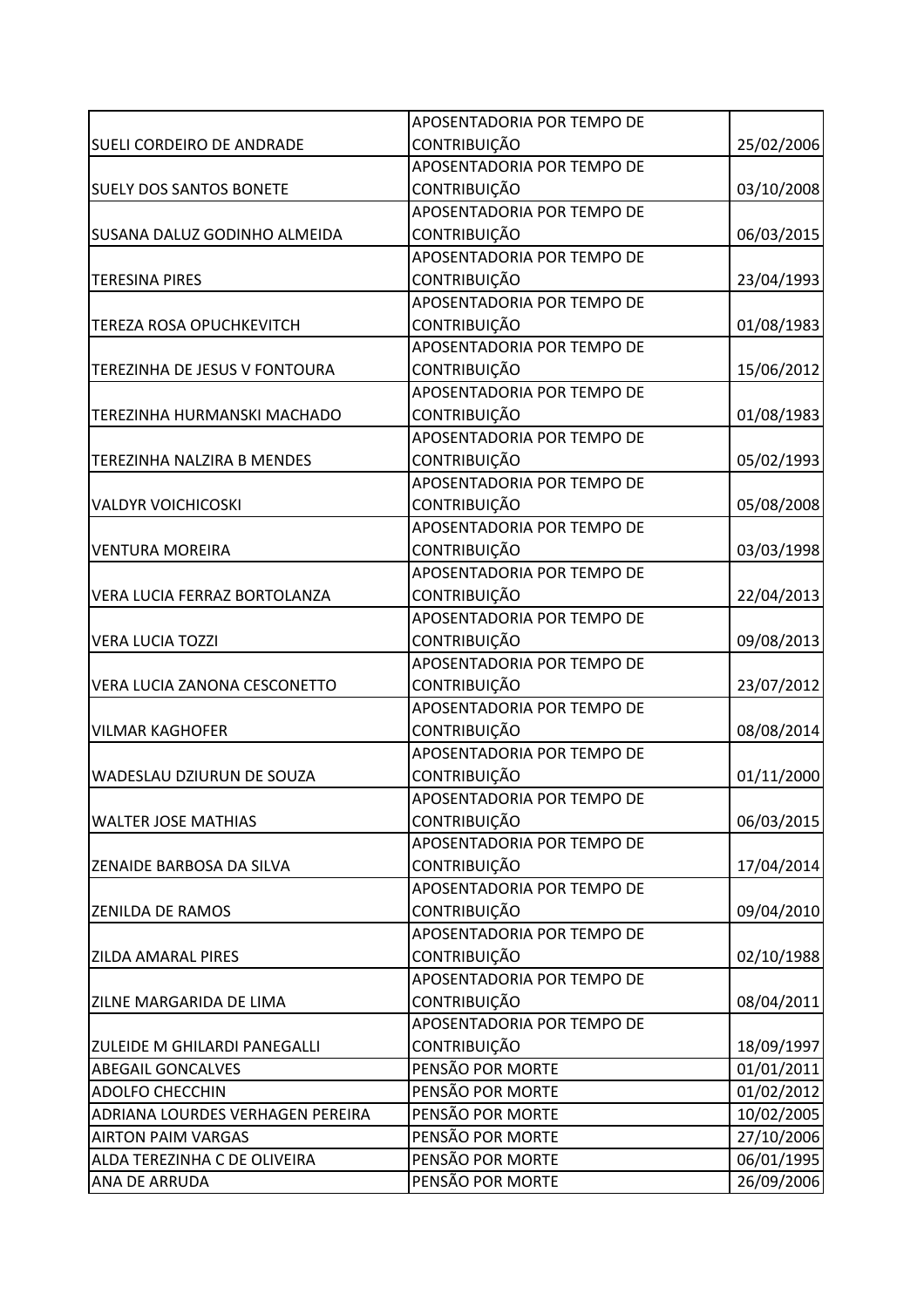| ANA MARIA INGLES DE CRISTO          | PENSÃO POR MORTE | 27/11/2004 |
|-------------------------------------|------------------|------------|
| ANA ROSA CORREA DOS ANJOS           | PENSÃO POR MORTE | 13/10/2001 |
|                                     |                  |            |
| ANDERSON CLEITON GONÇALVES FERREIRA | PENSÃO POR MORTE | 01/03/2005 |
| <b>ANDRESSA MARIANO DOS SANTOS</b>  | PENSÃO POR MORTE | 30/04/2003 |
| ANTONIA LEOPOLDINA DOMINICO         | PENSÃO POR MORTE | 07/09/2013 |
| ANTONINA CARLOS DA SILVA            | PENSÃO POR MORTE | 07/03/2007 |
| <b>ANTONIO FERREIRA MEASSI</b>      | PENSÃO POR MORTE | 31/05/2006 |
| <b>ANTONIO GILBERTO GONÇALVES</b>   | PENSÃO POR MORTE | 07/05/2006 |
| ARLINDA RIBEIRO DE JESUS            | PENSÃO POR MORTE | 14/07/2012 |
|                                     |                  |            |
| ARMINDA TERRES DE FRANÇA MARCELINO  | PENSÃO POR MORTE | 29/10/2012 |
| ARVAIR MARIA CORREIA DE OLIVEIRA    | PENSÃO POR MORTE | 27/12/2011 |
| <b>BALBINA MENDES FREITAS</b>       | PENSÃO POR MORTE | 19/05/2010 |
| BARBARA ALEXANDRINA BRAUN           | PENSÃO POR MORTE | 27/05/2014 |
| <b>BIANCA VARGAS</b>                | PENSÃO POR MORTE | 27/10/2006 |
| CAIO HENRIQUE DE OLIVEIRA OTTO      | PENSÃO POR MORTE | 12/02/2012 |
| CARLA THAIANA FERREIRA              | PENSÃO POR MORTE | 01/06/2012 |
| <b>CARLOS BECKMANN</b>              | PENSÃO POR MORTE | 05/08/2013 |
| <b>CARLOS EDUARDO DE OLIVEIRA</b>   | PENSÃO POR MORTE | 24/05/2010 |
| CARMEM LUCIA CHAGAS CALASSA         | PENSÃO POR MORTE | 05/10/2001 |
| CARMEN DOS SANTOS LIMA BATISTA      | PENSÃO POR MORTE | 23/03/2008 |
| <b>CELSO LUIZ BUSS</b>              | PENSÃO POR MORTE | 18/05/1997 |
|                                     |                  |            |
| CENIRA NEVES DE OLIVEIRA            | PENSÃO POR MORTE | 06/04/2003 |
| <b>CESAR AUGUSTO RIBAS VIEIRA</b>   | PENSÃO POR MORTE | 30/11/2000 |
| CLAUDETE DE FATIMA GONÇALVES        | PENSÃO POR MORTE | 09/04/2005 |
| <b>CLEITON PATRICK DE OLIVEIRA</b>  | PENSÃO POR MORTE | 24/05/2010 |
| CLOTILDE ALGAUER DE OLIVEIRA        | PENSÃO POR MORTE | 28/05/2006 |
| <b>CLOVIS CUCHAR</b>                | PENSÃO POR MORTE | 24/09/2014 |
| CRISTINA DO ROCIO PEDROSO           | PENSÃO POR MORTE | 13/03/2011 |
| DALVA PEREIRA DA ROZA LIMA          | PENSÃO POR MORTE | 23/07/1992 |
| <b>DANIELE HARTINGER</b>            | PENSÃO POR MORTE | 26/06/1999 |
| DARCI CORREA DA SILVA               | PENSÃO POR MORTE | 19/06/2011 |
| DARCI RIBEIRO HARTINGER             | PENSÃO POR MORTE | 26/06/1999 |
| DIAIR TERESINHA CALDAS DA CRUZ      | PENSÃO POR MORTE | 06/05/2010 |
| DIRCE DIAS VIEIRA                   | PENSÃO POR MORTE | 01/04/1996 |
| DORALINA FONSECA DE OLIVEIRA        | PENSÃO POR MORTE | 21/11/2009 |
| <b>EDAIR MEKRET KLOSTER</b>         | PENSÃO POR MORTE | 16/12/2002 |
| EDINYR TEREZINHA DE S ROSA          | PENSÃO POR MORTE | 23/04/2007 |
| ELIANE DE FATIMA ALVES BONIFACIO    | PENSÃO POR MORTE | 24/10/1999 |
|                                     |                  |            |
| ELIANE MARIA MACHADO SANTOS STUMM   | PENSÃO POR MORTE | 08/02/2006 |
| ELOINA APARECIDA DA CRUZ            | PENSÃO POR MORTE | 22/12/2004 |
| ELVIRA DE CASSIA ROCHA DOS SANTOS   | PENSÃO POR MORTE | 09/06/2013 |
| ELVIRA GONÇALVES DE MEIRA           | PENSÃO POR MORTE | 06/02/2006 |
| <b>EMANUELLY JOVINA VIANTE</b>      | PENSÃO POR MORTE | 13/02/2011 |
| <b>EMILIA EURICH</b>                | PENSÃO POR MORTE | 01/03/2007 |
| ERICA CRISTINA CARVALHO DE LIMA     | PENSÃO POR MORTE | 01/04/2014 |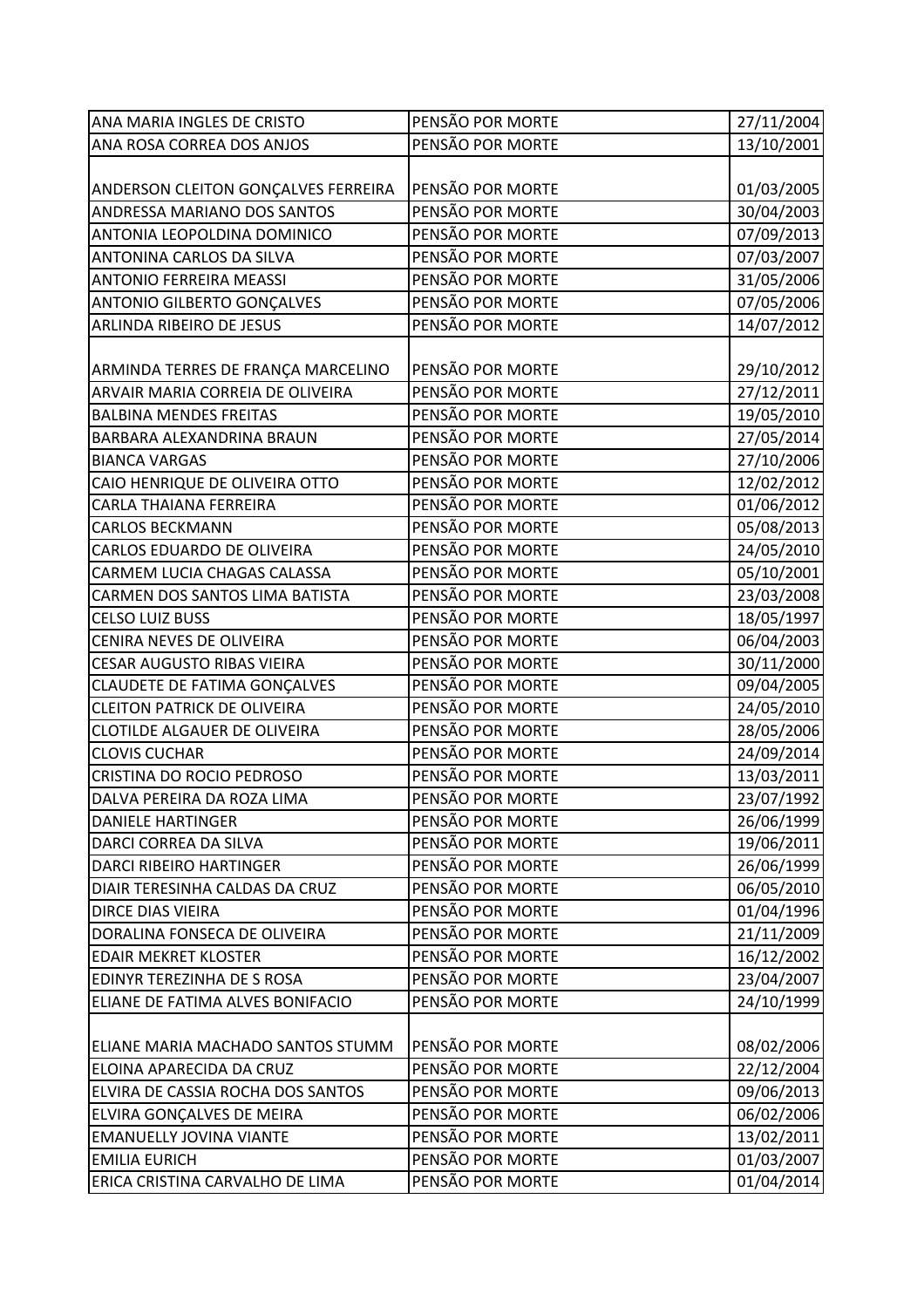| ERNESTINA DA APARECIDA MACHADO      | PENSÃO POR MORTE | 30/08/2014 |
|-------------------------------------|------------------|------------|
| <b>ESTHER CAITANO DE LIMA</b>       | PENSÃO POR MORTE | 30/01/2013 |
| ETACIANA IZABEL DE ALMEIDA          | PENSÃO POR MORTE | 04/08/1995 |
| <b>EVALDO DE JESUS PEREIRA</b>      | PENSÃO POR MORTE | 10/02/2005 |
| <b>EVANIRA SANT ANA</b>             | PENSÃO POR MORTE | 09/01/2003 |
|                                     |                  |            |
| EVERLIN CRISTINA BONIFACIO CORDEIRO | PENSÃO POR MORTE | 24/10/1999 |
| FABIO JOSE BRUSTOLIN MENDES FILHO   | PENSÃO POR MORTE | 13/03/2011 |
| FELIPE FERREIRA DOS SANTOS          | PENSÃO POR MORTE | 11/02/2010 |
| FRANCISCA DE LIMA CHIMILOSKI        | PENSÃO POR MORTE | 05/03/2001 |
| FRANCISCO CARVALHO ALEXANDRINO      | PENSÃO POR MORTE | 20/07/2002 |
| <b>GABRIEL VARGAS</b>               | PENSÃO POR MORTE | 27/10/2006 |
| <b>GIAN ACIR DE LIMA CHIMILOSKI</b> | PENSÃO POR MORTE | 05/03/2001 |
| <b>GUSTAVO MACHADO SEMBAI</b>       | PENSÃO POR MORTE | 30/07/2014 |
| HAMILTON DE CAMPOS                  | PENSÃO POR MORTE | 01/07/1997 |
| HEITOR RAMOS DE MELLO               | PENSÃO POR MORTE | 06/07/2012 |
| HELENA DOS SANTOS RIBEIRO           | PENSÃO POR MORTE | 15/03/2007 |
| HELENA QUEIROZ DOS SANTOS           | PENSÃO POR MORTE | 18/04/2003 |
| <b>HELENA WALCZAK</b>               | PENSÃO POR MORTE | 08/09/2010 |
| HENRIQUETTA MACHADO RIBAS           | PENSÃO POR MORTE | 09/01/1980 |
| HUIVERSON ELIAS MULLER PACHECO      | PENSÃO POR MORTE | 25/11/1998 |
| IDALINA MARIA DE JESUS CALDAS       | PENSÃO POR MORTE | 10/01/2013 |
| <b>ILDA PAINKE</b>                  | PENSÃO POR MORTE | 10/02/2002 |
| <b>INACIA GUIMARAES FERMINO</b>     | PENSÃO POR MORTE | 17/10/2006 |
| <b>IRACEMA DE PAULA SILVA</b>       | PENSÃO POR MORTE | 28/05/2000 |
| <b>IRENE FERREIRA KAMINSKI</b>      | PENSÃO POR MORTE | 07/01/1996 |
| <b>IRINEU SEMBAI</b>                | PENSÃO POR MORTE | 30/07/2014 |
| <b>IVONE CARVALHO</b>               | PENSÃO POR MORTE | 01/04/2014 |
| <b>IZIDORA CHIBILISCKI</b>          | PENSÃO POR MORTE | 20/12/2000 |
| IZOLINA LOPES GONÇALVES             | PENSÃO POR MORTE | 09/04/2005 |
| IZOLINA MOREIRA DA SILVA OLIVEIRA   | PENSÃO POR MORTE | 02/07/2003 |
| JANETE DE FATIMA DO PRADO           | PENSÃO POR MORTE | 11/02/2010 |
| JOAO CARLOS SANTOS KUSTER           | PENSÃO POR MORTE | 27/05/2008 |
| JOSE MARIA CAMARGO NASCIMENTO       | PENSÃO POR MORTE | 05/12/1984 |
| JOSE MARIA RIBAS DE CAMARGO         | PENSÃO POR MORTE | 21/08/2008 |
| JULIANE IASTRENSKI NOVAKOWISKI      | PENSÃO POR MORTE | 17/03/2011 |
| JULIO CEZAR DE PAULA PEREIRA        | PENSÃO POR MORTE | 06/06/2011 |
| JULIO CEZAR RIBEIRO DOS SANTOS      | PENSÃO POR MORTE | 01/01/2004 |
| <b>LECI DE FREITAS ORTIZ</b>        | PENSÃO POR MORTE | 23/11/2010 |
| LENIR DA SILVA AVILLA ALVES         | PENSÃO POR MORTE | 23/12/2009 |
| LENIR MENEGARI FERREIRA             | PENSÃO POR MORTE | 01/02/2004 |
| LINCOLN DO VALE SILVA               | PENSÃO POR MORTE | 09/02/2000 |
| LINDAMIR AP DE RAMOS PIRES          | PENSÃO POR MORTE | 17/10/2004 |
| LINDARCY MENEGOTTO GOMES            | PENSÃO POR MORTE | 01/09/2009 |
| LIVONIZIO DE CRISTO                 | PENSÃO POR MORTE | 14/08/2014 |
| LORRAYNE GABRIELLY DO AMARAL        | PENSÃO POR MORTE | 21/06/2007 |
| LOURDES GULIKA LATCZUK              | PENSÃO POR MORTE | 29/11/2002 |
| LUANA NATHALY ZAMPIVA               | PENSÃO POR MORTE | 27/12/2008 |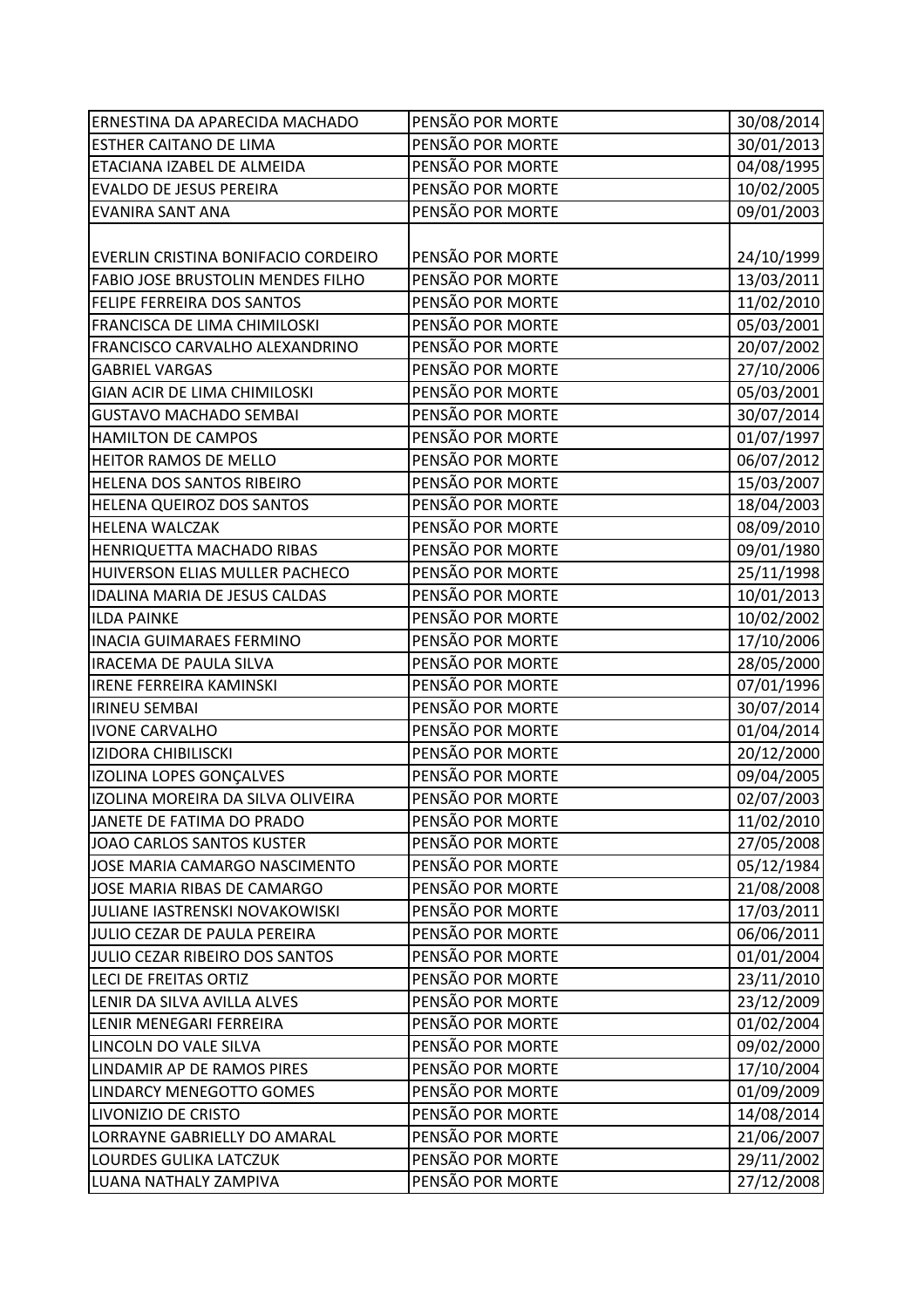| LUCAS ARIEL FERREIRA DOS SANTOS         | PENSÃO POR MORTE | 18/05/2014 |
|-----------------------------------------|------------------|------------|
| <b>LUCI APARECIDA RIBAS</b>             | PENSÃO POR MORTE | 05/04/2012 |
|                                         |                  |            |
| LUCI TEREZINHA DOS SANTOS NASCIMENTO    | PENSÃO POR MORTE | 19/10/1991 |
| LUCI VALENTIM DE LIMA                   | PENSÃO POR MORTE | 26/12/2007 |
| LUCIA DE PAULA CORDEIRO                 | PENSÃO POR MORTE | 05/06/2012 |
| LUCIA PETRIU KONOPASKI                  | PENSÃO POR MORTE | 05/06/2004 |
| LUCIMAR DE OLIVEIRA HANDA               | PENSÃO POR MORTE | 25/07/2011 |
| LUIZA DE LIMA BARBOSA                   | PENSÃO POR MORTE | 12/07/1997 |
| LUIZA FABIANO DOS SANTOS                | PENSÃO POR MORTE | 31/10/2007 |
| MAICON PATRICK DE FREITAS FIUSA         | PENSÃO POR MORTE | 06/07/2011 |
| MARIA APARECIDA COPIO DA SILVA          | PENSÃO POR MORTE | 23/08/2008 |
| MARIA CONCEIÇÃO PEREIRA                 | PENSÃO POR MORTE | 26/08/1993 |
| MARIA DA CONCEICAO MAYER                | PENSÃO POR MORTE | 23/06/1994 |
| MARIA DA LUZ GONÇALVES CARVALHO         | PENSÃO POR MORTE | 30/05/2015 |
| MARIA DE LURDES FRANCA                  | PENSÃO POR MORTE | 11/10/1999 |
| MARIA DO BELEM DOS SANTOS               | PENSÃO POR MORTE | 17/01/2004 |
| MARIA DOS ANJOS RAMOS FURTADO           | PENSÃO POR MORTE | 06/07/1993 |
| MARIA ESTER DE SOUZA BRAND              | PENSÃO POR MORTE | 23/12/2014 |
| MARIA EUGENIA DE OLIVEIRA               | PENSÃO POR MORTE | 23/04/2001 |
| MARIA FRANCISCA BARBOSA LEITE           | PENSÃO POR MORTE | 27/05/2013 |
| MARIA FRANCISCA FERREIRA                | PENSÃO POR MORTE | 17/11/2005 |
| <b>MARIA HARDT BARBOSA</b>              | PENSÃO POR MORTE | 13/12/2010 |
| <b>MARIA INES DE CAMPOS</b>             | PENSÃO POR MORTE | 01/09/2007 |
| MARIA JOSE ZAVIRUSKA                    | PENSÃO POR MORTE | 29/09/2007 |
| <b>MARIA LEONI HUCHAK MARTINS</b>       | PENSÃO POR MORTE | 09/06/1996 |
| MARIA LINSKI DE OLIVEIRA                | PENSÃO POR MORTE | 31/12/2012 |
| <b>MARIA NAIR FERREIRA</b>              | PENSÃO POR MORTE | 17/02/2002 |
| <b>MARIA RAQUEL LAZZARINI</b>           | PENSÃO POR MORTE | 16/08/2004 |
| MARIA RITA CARNEIRO                     | PENSÃO POR MORTE | 01/01/2004 |
| MARIA RUTH POSSIDONIO BANDEIRA          | PENSÃO POR MORTE | 01/06/1970 |
| MARILDA APARECIDA DE LIMA               | PENSÃO POR MORTE | 24/05/2010 |
| <b>MARINA MIYUKI GOTO TSUNETA</b>       | PENSÃO POR MORTE | 03/11/2014 |
| MARLEI RIBEIRO DE ARAUJO                | PENSÃO POR MORTE | 11/11/1997 |
| MARLENE DE FATIMA KUCHENEREKI           | PENSÃO POR MORTE | 01/05/1988 |
| <b>MARLENE TERESINHA NASCIMENTO DOS</b> |                  |            |
| <b>REIS VALENTIM</b>                    | PENSÃO POR MORTE | 05/10/2012 |
| <b>MARLI INES BATTISTELLI</b>           | PENSÃO POR MORTE | 01/02/2010 |
| MARLY DE FATIMA FERREIRA VIDA           | PENSÃO POR MORTE | 04/10/2001 |
| <b>MARY ELIANE SOARES</b>               | PENSÃO POR MORTE | 21/10/2013 |
| MIGUEL LOURES DA ROCHA                  | PENSÃO POR MORTE | 09/05/2015 |
| MOYZES XAVIER DE JESUS                  | PENSÃO POR MORTE | 01/12/2013 |
| <b>NAIR VARGAS DE RAMOS</b>             | PENSÃO POR MORTE | 01/01/2004 |
| NEIVA MARIA FAGUNDES DE SOUZA           | PENSÃO POR MORTE | 07/08/1993 |
| <b>NELSON LAUREANO RODRIGUES</b>        | PENSÃO POR MORTE | 19/04/2009 |
| <b>NEUZA ELOIR PEREIRA</b>              | PENSÃO POR MORTE | 15/01/2014 |
| NEUZA MARIA FERREIRA MENDES             | PENSÃO POR MORTE | 30/01/2012 |
| NILCEU DE JESUS SOARES                  | PENSÃO POR MORTE | 17/04/2004 |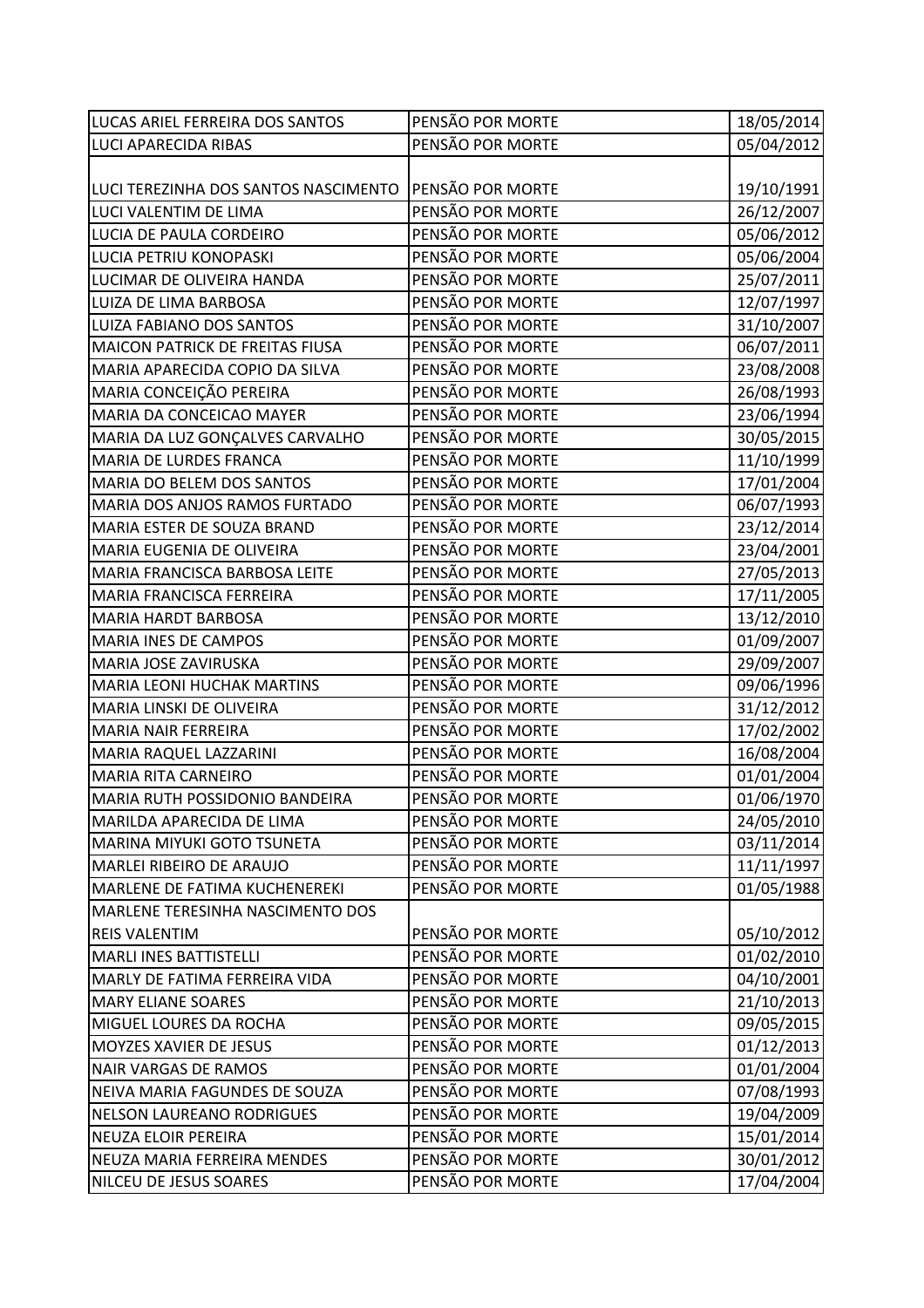| NILSA DO ROCIO FERREIRA DOS SANTOS                      | PENSÃO POR MORTE | 18/05/2014 |
|---------------------------------------------------------|------------------|------------|
| NILSON DO NASCIMENTO RIBEIRO                            | PENSÃO POR MORTE | 26/09/2011 |
| <b>NILSON MAIER</b>                                     | PENSÃO POR MORTE | 28/05/2009 |
| NILZA NUNES FURQUIM                                     | PENSÃO POR MORTE | 30/12/1992 |
| NOEMI DA SILVA MACEDO DA ROCHA                          | PENSÃO POR MORTE | 01/01/2004 |
| PASCOALINA FERREIRA                                     | PENSÃO POR MORTE | 29/05/1998 |
| PAULINO VIEIRA DOS SANTOS                               | PENSÃO POR MORTE | 24/08/2010 |
| PEDRO MARIANO DOS SANTOS                                | PENSÃO POR MORTE | 01/01/2004 |
| <b>RAFAEL RODRIGUES</b>                                 | PENSÃO POR MORTE | 29/11/2010 |
| RAFAELA DE OLIVEIRA HANDA                               | PENSÃO POR MORTE | 25/07/2011 |
| <b>RENATO FERREIRA RODRIGUES</b>                        | PENSÃO POR MORTE | 29/11/2010 |
| <b>RENI VIANTE</b>                                      | PENSÃO POR MORTE | 13/02/2011 |
| RODOLFO FRANCISCO KRIEGER                               | PENSÃO POR MORTE | 01/01/2004 |
| ROSALINA DE CRISTO                                      | PENSÃO POR MORTE | 14/12/2007 |
| ROSELI APARECIDA DE JESUS                               | PENSÃO POR MORTE | 10/09/2012 |
|                                                         |                  |            |
| ROSELI BARBOSA DOS SANTOS MATUCZAK                      | PENSÃO POR MORTE | 09/07/2006 |
| RUTH RIBAS C MACHADO                                    | PENSÃO POR MORTE | 21/11/1994 |
| SALETE DE FATIMA DE PAULA PEREIRA                       | PENSÃO POR MORTE | 06/06/2011 |
| SANDRA MARA DOMINICO BUENO                              | PENSÃO POR MORTE | 16/12/1995 |
|                                                         |                  |            |
| SANDRA MARI DE CAMPOS MANCUELLO                         | PENSÃO POR MORTE | 01/01/2004 |
| SANTINA ALZIRIO DOS SANTOS                              | PENSÃO POR MORTE | 20/06/1995 |
| SEBASTIAO ANTUNES DE MORAES                             | PENSÃO POR MORTE | 07/06/2001 |
| SENIRA DOS SANTOS NIEMA                                 | PENSÃO POR MORTE | 12/01/1965 |
| SILVANA MARIA SASSO                                     | PENSÃO POR MORTE | 12/02/2012 |
| SILVANA SCHWARTZ                                        | PENSÃO POR MORTE | 23/06/2006 |
| <b>SILVIA LARSON LIMA</b>                               | PENSÃO POR MORTE | 18/09/2006 |
| <b>SILVIO FAGUNDES</b>                                  | PENSÃO POR MORTE | 30/09/2005 |
| <b>SILVIO LAU</b>                                       | PENSÃO POR MORTE | 29/11/2005 |
| SONIA REGINA PEREIRA PAIVA PUPO                         | PENSÃO POR MORTE | 27/02/2011 |
| SUELI CORDEIRO DE ANDRADE                               | PENSÃO POR MORTE | 22/03/2010 |
| SUELI DO ROCIO POLI DE LIMA                             | PENSÃO POR MORTE | 27/03/2010 |
| <b>TECLA KOLODY</b>                                     | PENSÃO POR MORTE | 01/07/1989 |
| <b>TERESA CHAGAS</b>                                    | PENSÃO POR MORTE | 09/06/2004 |
| TERESINHA CORREA FIUZA                                  | PENSÃO POR MORTE | 29/08/2013 |
|                                                         |                  |            |
| TEREZINHA APARECIDA XAVIER DA SILVA                     | PENSÃO POR MORTE | 01/06/1994 |
| TEREZINHA BERNADETE DE SOUZA                            | PENSÃO POR MORTE | 03/08/2000 |
| TEREZINHA CORREIA DE PAULA                              | PENSÃO POR MORTE | 24/12/2003 |
|                                                         |                  |            |
| TEREZINHA DA APARECIDA BARBOSA E SILVA PENSÃO POR MORTE |                  | 11/09/2006 |
| TEREZINHA DE JESUS PAIVA                                | PENSÃO POR MORTE | 05/11/2009 |
| <b>TEREZINHA SCHURKA</b>                                | PENSÃO POR MORTE | 23/03/2014 |
| <b>VALDECIR ANTONIO ZAMPIVA</b>                         | PENSÃO POR MORTE | 27/12/2008 |
| <b>VALDIR JOSE PACHECO</b>                              | PENSÃO POR MORTE | 25/11/1998 |
| <b>VILINA RODRIGUES FERREIRA</b>                        | PENSÃO POR MORTE | 02/01/2003 |